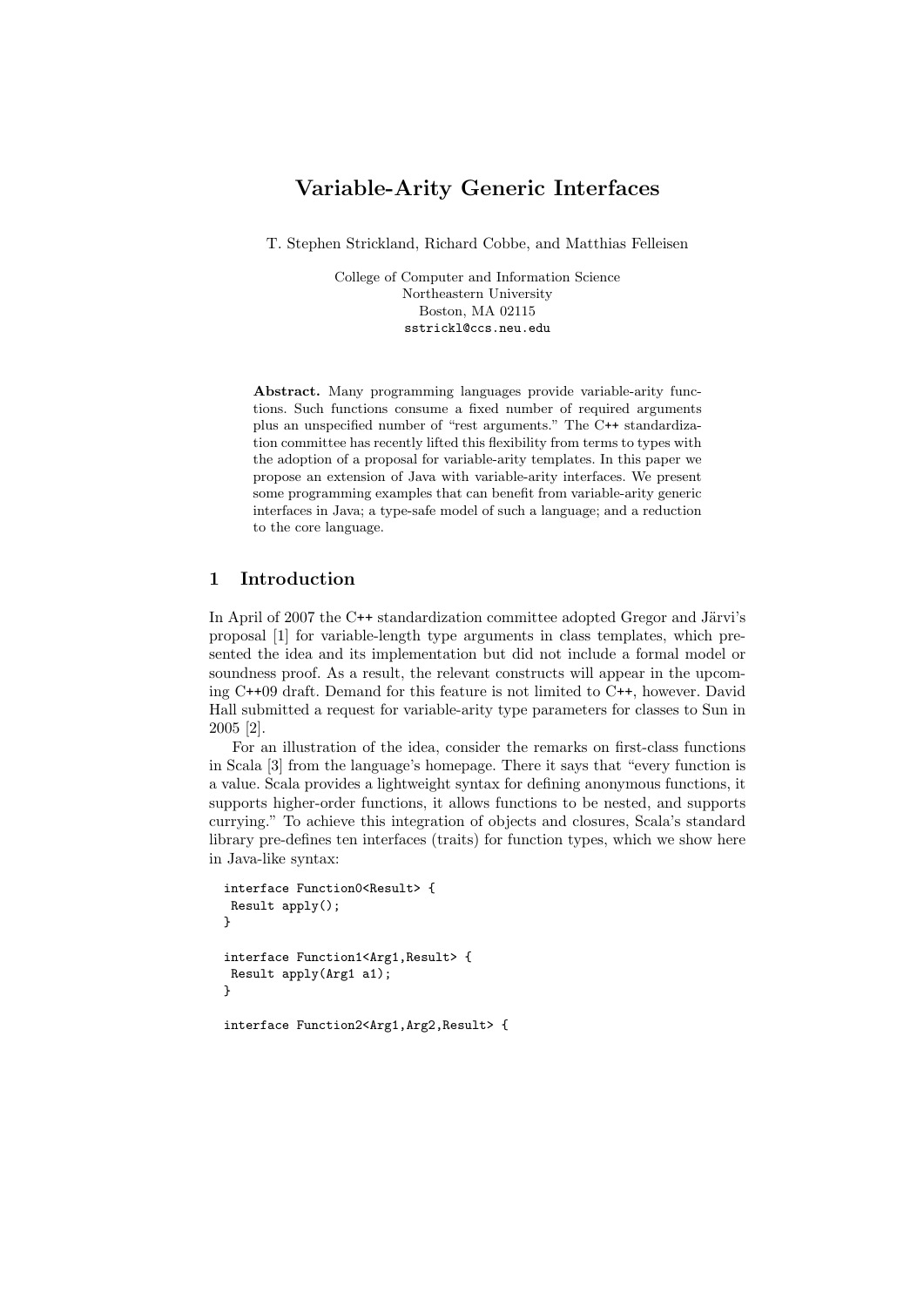```
Result apply(Arg1 a1, Arg2 a2);
}
...
```
A cursory glance shows that these predefined interfaces differ only in the number of function arguments. They accept between zero and nine arguments, which means that an attempt to create a closure of ten arguments fails. If we think of generic interfaces as functions from types to types, Scala's problem is obviously one of a missing mechanism for abstracting over a variable number of types. In general, while many programming languages—including objectoriented languages—support variable-arity methods, their designers fail to recognize that such a construct is as useful at the type level as it is at the value level.

With this paper, we propose to add variable-arity abstractions at the type level to Java [4]. In contrast to the C++ approach, we design generic interfaces, not generic classes. Furthermore, we develop a formal model and show that our approach is type-sound; that it can be type-checked independently (not via template expansion à la  $C^{++}$ ); and that it is compatible with existing Java.

In sections 2 and 3, we provide an informal overview of the proposed extension and present some examples that illustrate the use of this new mechanism. We also argue that interfaces are the natural mechanism for introducing variabble-arity type abstractions. Then, in section 4 we introduce FlexiJava, a sound model of a Java-like language that includes a variable-arity mechanism for type parameters. We also prove in section 5 that a compilation back to an ordinary Java-like language exists. We conjecture that our work applies equally to other objectoriented languages with generics such as C# [5, 6] and Scala.

### 2 Overview

Java programmers can introduce type parameters for interfaces and classes. While it is in principle possible to change both to accommodate variable-arity type abstraction, our exploration suggests that interfaces are the more natural starting point in Java while still providing the power to handle most of the examples from Gregor and Järvi's proposal. The first two subsections sketch a syntax for writing down variable-length type parameter lists and their uses. By the third subsection, we have enough material to discuss the rationale for our design choice.

#### 2.1 Variable-length type parameter lists

Extending Java with variable-arity type parameter lists requires two changes to the syntax. The first is a change to the interface header. With this addition, a programmer may use a new kind of parameter specification for the last position:

```
interface I<A extends S, B extends T ...>
```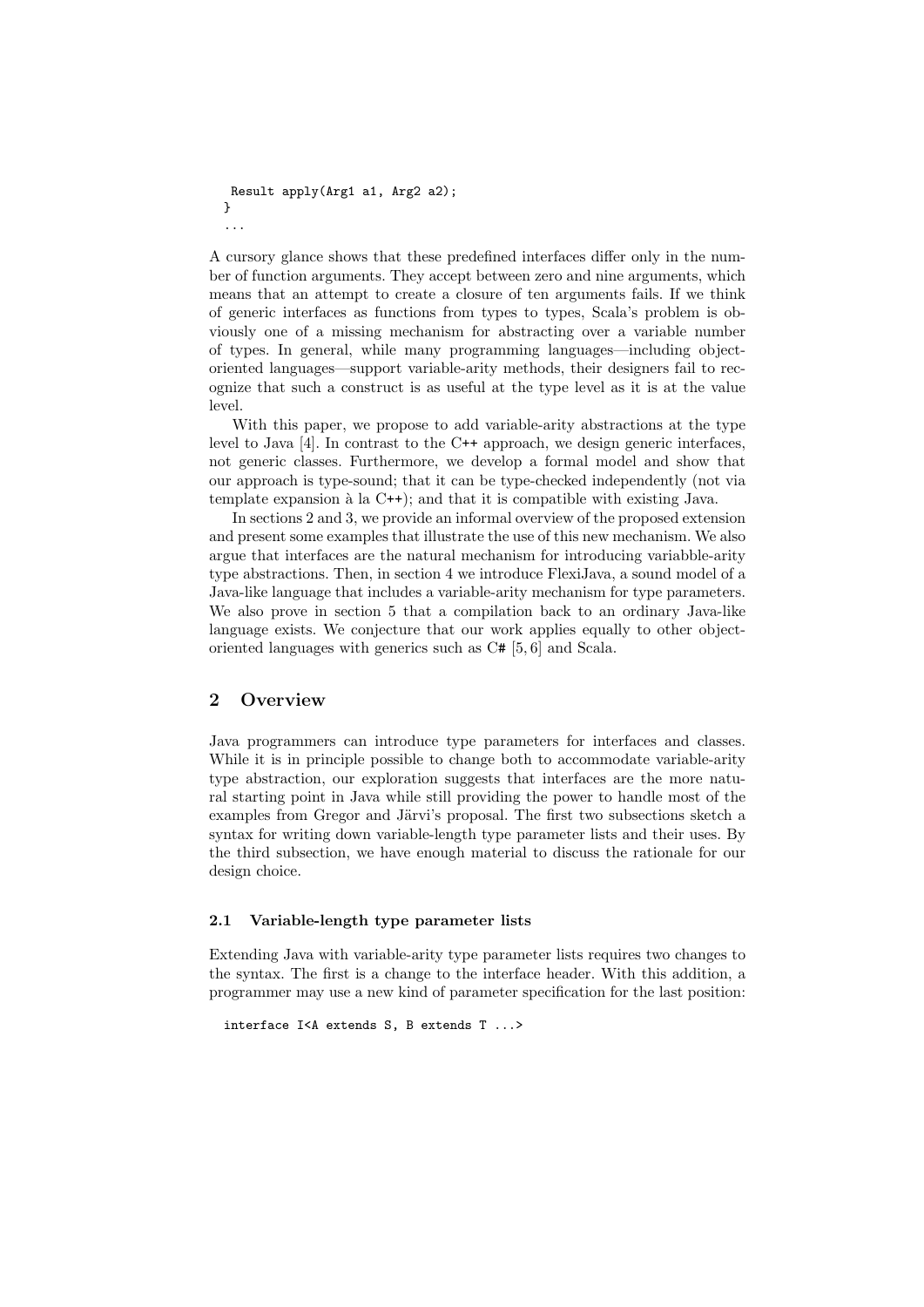Following the tradition of languages like Lisp and Scheme, we refer to this as the rest argument.

The natural interpretation of this specification is as a family (or function) of related interfaces. The dots are a natural notation for this purpose, suggesting an abbreviation. Spelling out the abbreviations creates natural, finite versions of variable-arity interfaces:

```
interface I<A extends S>
interface I<A extends S, B1 extends T>
interface I<A extends S, B1 extends T, B2 extends T>
...
```
That is, a member of this family of interfaces takes at least one type (bounded by S) plus an arbitrary number of additional types, each bounded by T. All members of this family share the same name, I, much like overloaded methods use the same name for a family of methods.

### 2.2 References to rest type parameters

The body of a variable-arity interface may mention the sequence of types in two different ways:

- 1. in the type parameters of a generic class or interface as B ..., which refers to the entire sequence of types; and
- 2. in the formal parameter list of a method signature as  $B \times$ , ..., which denotes a list of formal parameters of these types.

Each kind of occurrence immediately suggests a useful example, and we consider those in the following section. Before doing so, let's quickly look at some abstract examples.

The following pair of interface definitions (with dashes for irrelevant details) employ variable-arity type parameter lists:

```
interface J<F extends U \ldots > \{ \_ \_ \_ \}interface I<A extends U, B extends U ...>
    extends J<A, B \ldots> { ___ }
```
While the first one is parameterized over just a rest-argument type sequence, the second one takes at least one type. In addition, the second one re-uses its type parameters to extend the first interface. This is just one way to re-use the entire sequence of types at once; there are many others.

The second example shows how a sequence of types can be used to specify a flexible method signature:

```
interface K<A extends T ...> {
   void m(A x, ...);
}
```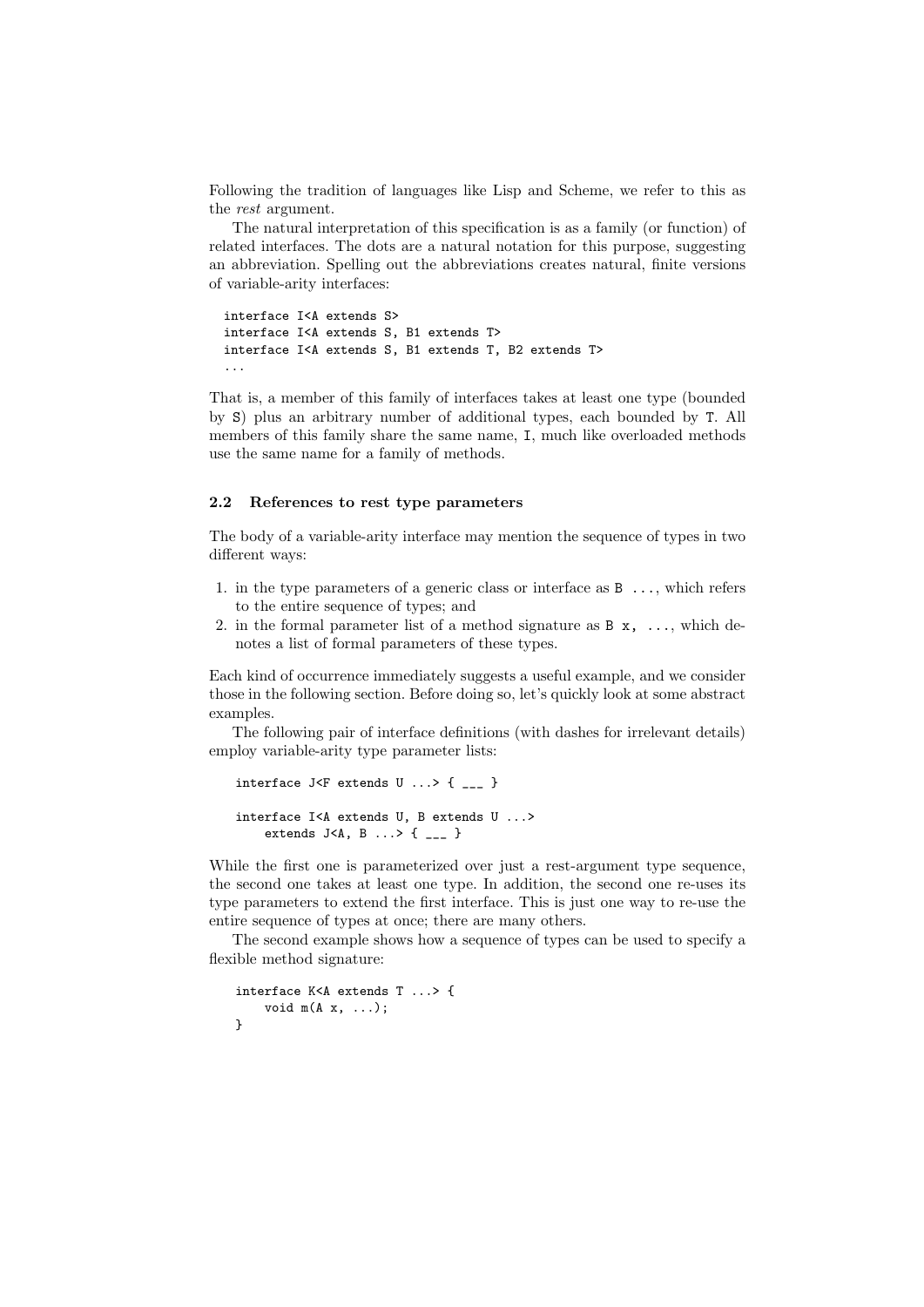This interface takes an arbitrary number of types. It introduces a method that takes the same number of arguments with the corresponding types. The following two classes are legitimate implemenations of K:

```
class CK implements K<Integer, Boolean> {
    public void m(Integer i, Boolean b) { return ; }
}
class DK implements K<List<Integer>> {
    public void m(List<Integer> li) { return ; }
}
```
#### 2.3 Rationale

Our proposal diverges from that for C++ in that it provides only variable-arity interfaces, not classes. This provides almost as much expressive power as in C++ while avoiding significant problems with name generation.

Let's analyze this difference with an example. Assume an extension of our proposal that allows variable-arity generic classes:

```
class C<A extends T ...> {
    private A fd ...;
    public C(A fd_in ...) { ___ }
}
```
In the natural interpretation of this class definition, the class C<T1, T2, T3> contains three fields, of types T1, T2, and T3, respectively. The question is what these fields are called and how the rest of the class can refer to them. Clearly, because they cannot all be named fd, the compiler has to synthesize field names. This synthesis must use a name creation protocol, so that the programmer can predict the names and write code that refers to these fields.<sup>1</sup>

Additionally, because this class contains one field for each type argument, C's methods cannot make any assumptions about the number of fields in the class. As a result, it is impossible to write the simplest of methods, like an implementation of equals() that compares all of the object's fields with those of the argument:

```
public boolean equals(C<A...> rhs) {
    return (fd.equals(rhs.fd) && ___
    // Impossible to finish! (See text below.)
```
The author of such a method cannot even know how many conjuncts the argument to return requires. In other words, allowing field declarations like those in C above would require a new construct for processing indeterminate numbers of fields.

<sup>1</sup> The protocol must satisfy basic "hygiene standards" [7], i.e., avoid accidental variable capture, and this requires significant additional complexity.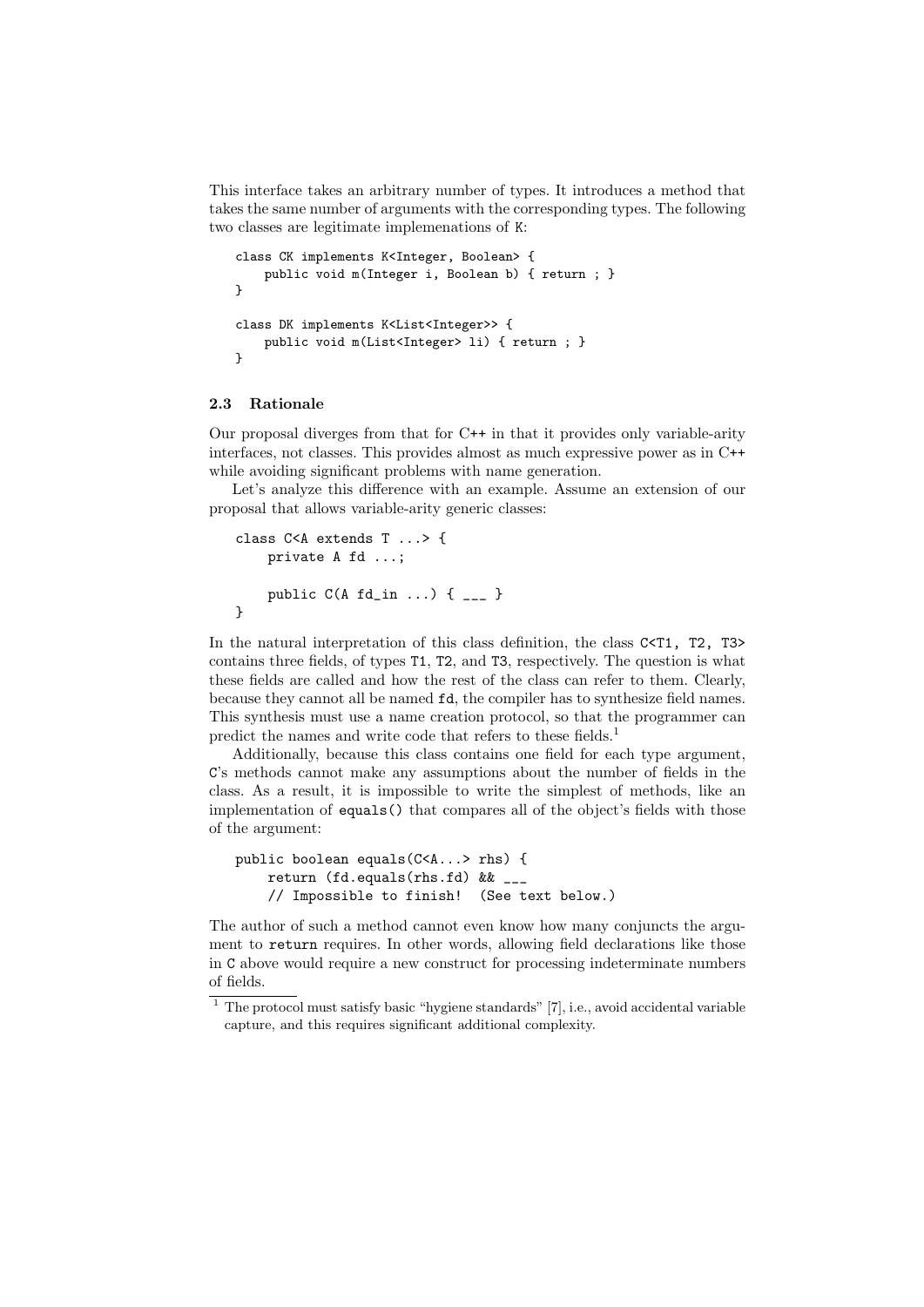The example's constructor suffers from the same problems. In C<T1, T2, T3>, the constructor would have three parameters of the same types as the fields. Again, though, the language would have to name those parameters in a precisely-defined fashion, and it would have to provide a mechanism to allow the constructor to manipulate an unknown number of formal parameters.

Limiting variable-arity generics to interfaces elegantly avoids these problems. Java interfaces may contain only constant definitions and method signatures. Since constant definitions must include an initial value, specifying a variable number of constants (as in the class above) is not meaningful. While method signatures in interfaces may contain arguments associated with the type rest argument in our proposal, method bodies may not appear, so we avoid the naming problem. While it is true that any class which implements the interface must provide a body for such a signature, the class always implements the interface as applied to concrete type arguments, so the class author can (indeed, must) write out each of the method's formal parameters explicitly, with its name, as our examples K, CK, and DK of the previous section demonstrate.

While the C<sup>++</sup> proposal focuses on the definition of concrete classes with rest type parameters, it too avoids the generation of new variable names by restricting the ways in which the programmer may use those type parameters. It is, for instance, impossible to introduce fields whose type is specified entirely by the rest type parameter. While it is possible to define concrete methods whose signature uses the rest type argument, as with the constructor in our  $C < T \ldots$  example above, their proposal effectively treats the corresponding formal parameter as a heterogeneous *value* rest parameter and limits its use specifically to avoid the naming problems.

Our proposal does not include the ability to use the rest type argument in this fashion. Supporting this feature would require additional changes to the language, involving modifications to overload resolution as well as introducing a C++-like template specialization mechanism. This would allow deconstructing this heterogeneous value rest parameter by extracting its first element and recurring on the rest. We leave this functionality to further research.

# 3 Examples

Variable-arity type arguments for interfaces allow for a natural integration of higher-order functions with an object-oriented programming language. In addition, they enable a natural encoding of tuples. For additional examples, see Gregor and Järvi's paper [1]; all but one of those are expressible within our proposed Java extension.

### 3.1 Functions

Given variable-arity interfaces, a Scala-style integration of functional and objectoriented programming is straightforward. A programmer can now specify a completely general function type: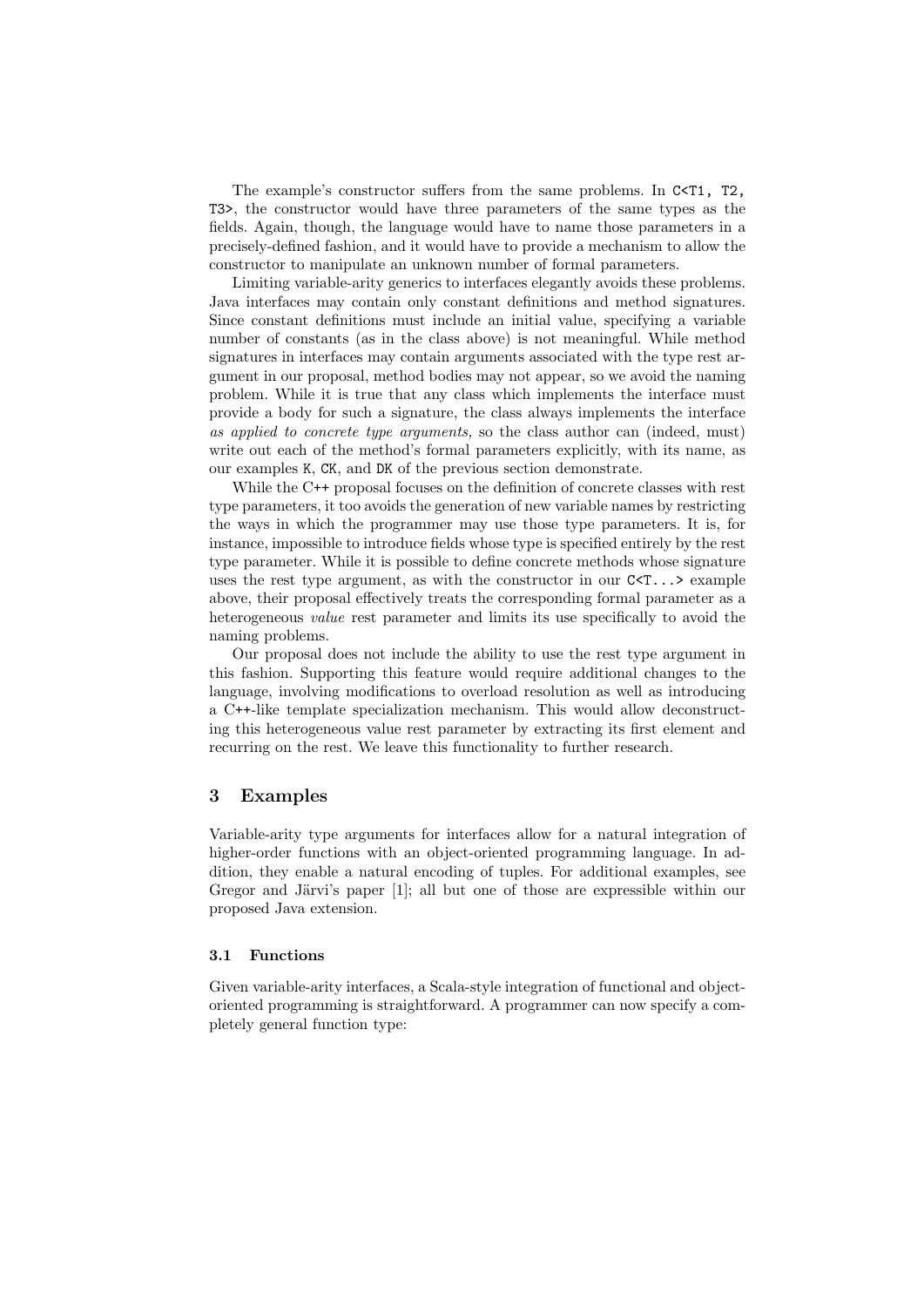```
class Fact implements Function<Integer, Integer> {
    Integer apply(Integer n) {
        if(n == 0)return 1;
        else
            return n * this.appendy(n - 1);}
}
```
Fig. 1. Implementation of factorial

```
new Function<Integer, Integer>() {
    Integer apply(Integer n) {
        if(n == 0)return 1;
        else
            return n * this.apply(n - 1);
    }
}
```
Fig. 2. Factorial as an anonymous class

```
interface Function<Result, Domain ...> {
    Result apply(Domain d, ...);
}
```
This Function interface requires a single method, called apply, from an implementing class. The result type of the method is the first, non-optional type in the parameter list; the input types are the remaining types from the rest argument.

Any class that implements this Function interface for a given sequence of domain types must contain an apply method that takes in that many arguments, of those types, in order. Figure 1 presents an implementation of the factorial function that implements an appropriate instantiation of the Function interface, and figure 2 shows Factorial written as an anonymous inner class, similar to anonymous functions in functional languges.

In a language with autoboxing, which both Java and C# now implement, using Factorial is almost as natural as in a functional language:

new Factorial().apply(n) computes the factorial of n. With Scala's syntactic sugar for functions, variable-arity interfaces thus create a complete and smooth integration of functional and object-oriented programming.<sup>2</sup>

#### 3.2 Tuples

Scala also includes interfaces for tuples, much like those for first-class functions. In contrast to the Function interface, however, it isn't obvious how variable-arity

<sup>2</sup> The integration of higher-order functions poses additional problems, which are completely orthogonal to variable-arity type parameters.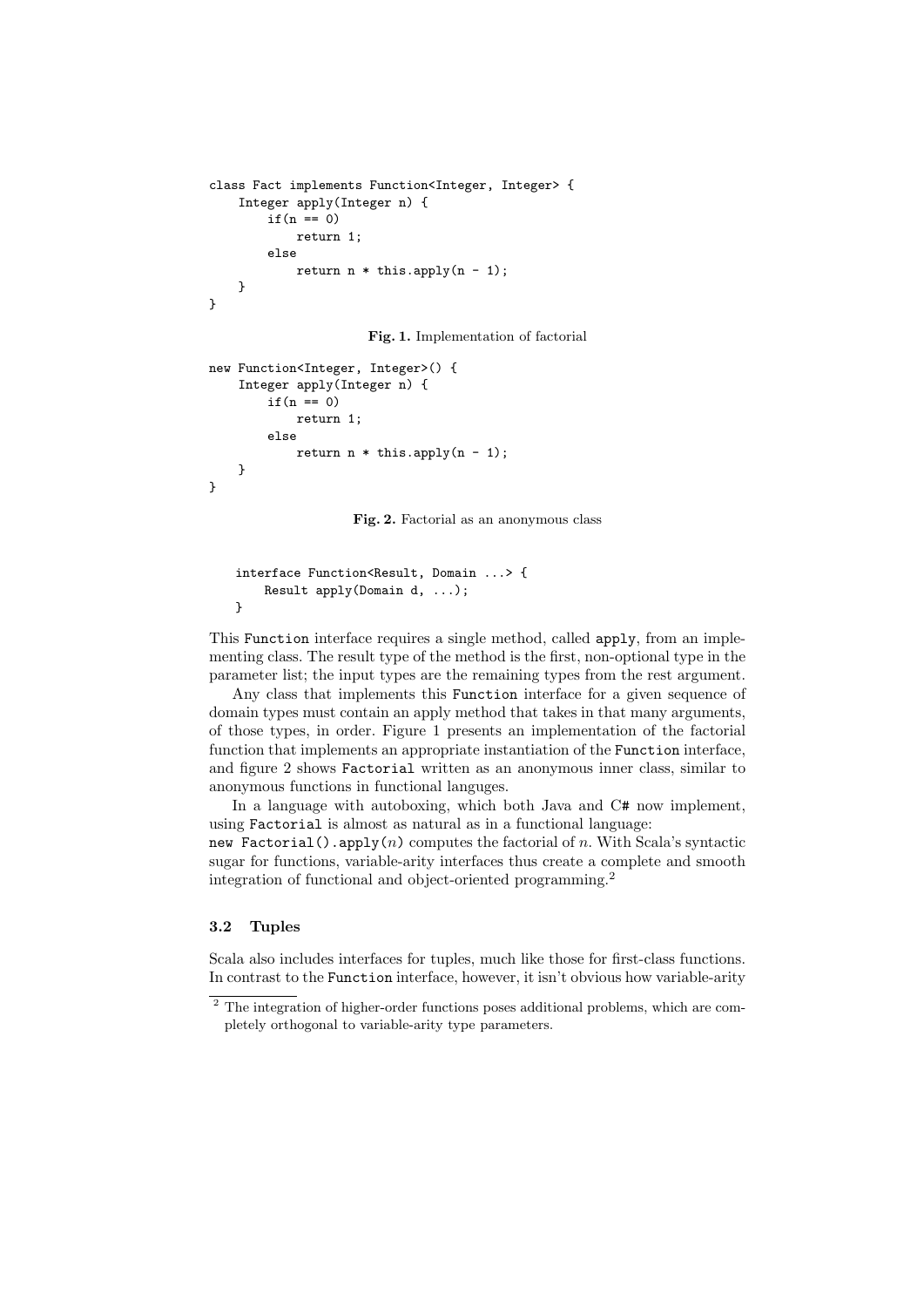interfaces can help with tuples. While the flexible type parameter list allows a concise specification of a tuple's component types, the real problem is the select operation on tuples, which given an index  $i$  returns the  $i$ th element from a tuple:

```
interface Tuple<Element ...> {
    ??? select(Integer i);
}
```
Because a tuple is heterogeneous, there is no single return type for select. Worse, not all integers denote valid element indices.

With variable-arity parameter lists, we can provide a tuple-like structure using the usual theoretical trick of a case-like function:

```
interface Tuple<Element ...> {
    <S> S select(Function<S, Element ...> f);
}
```
That is, the select method takes a function that takes all the elements of the tuple. A benefit of this scheme is that this function can perform operations on multiple elements of the tuple at once. It is also easy to translate a more natural syntax for tuples which may be more programmer-friendly into this interface.

Here is one specific implementation of Tuple:

```
new Tuple<Integer,Boolean>() {
    Integer x = 3;
    Boolean y = true;
    <S> S select(Function<S, Integer, Boolean> f) {
        return f.\text{apply}(x, y);
    }
}
```
This anonymous class pairs an Integer with a Boolean.

# 4 The FlexiJava Model

Our theoretical work has two goals. First, we wish to prove that extending Java with variable-arity generic interfaces is type sound. Second, we wish to demonstrate that the extension is compatible with the existing Java compilation and run-time framework.

In support of these goals, we introduce two models: Interface Java (IJ) and FlexiJava. Work on both starts with the observation that our theory clearly needs a Java model that includes generic types as well as interfaces. We therefore synthesize Interface Java (IJ) from Featherweight Generic Java (FGJ) [8] and ClassicJava [9] and use it as the starting point of our explorations.

In the first subsection, we introduce IJ, its syntax, and its semantics. The second subsection concerns FlexiJava, the extension of IJ with variable-arity interfaces, covering syntax, static semantics, and dynamic semantics. The third section establishes type soundness.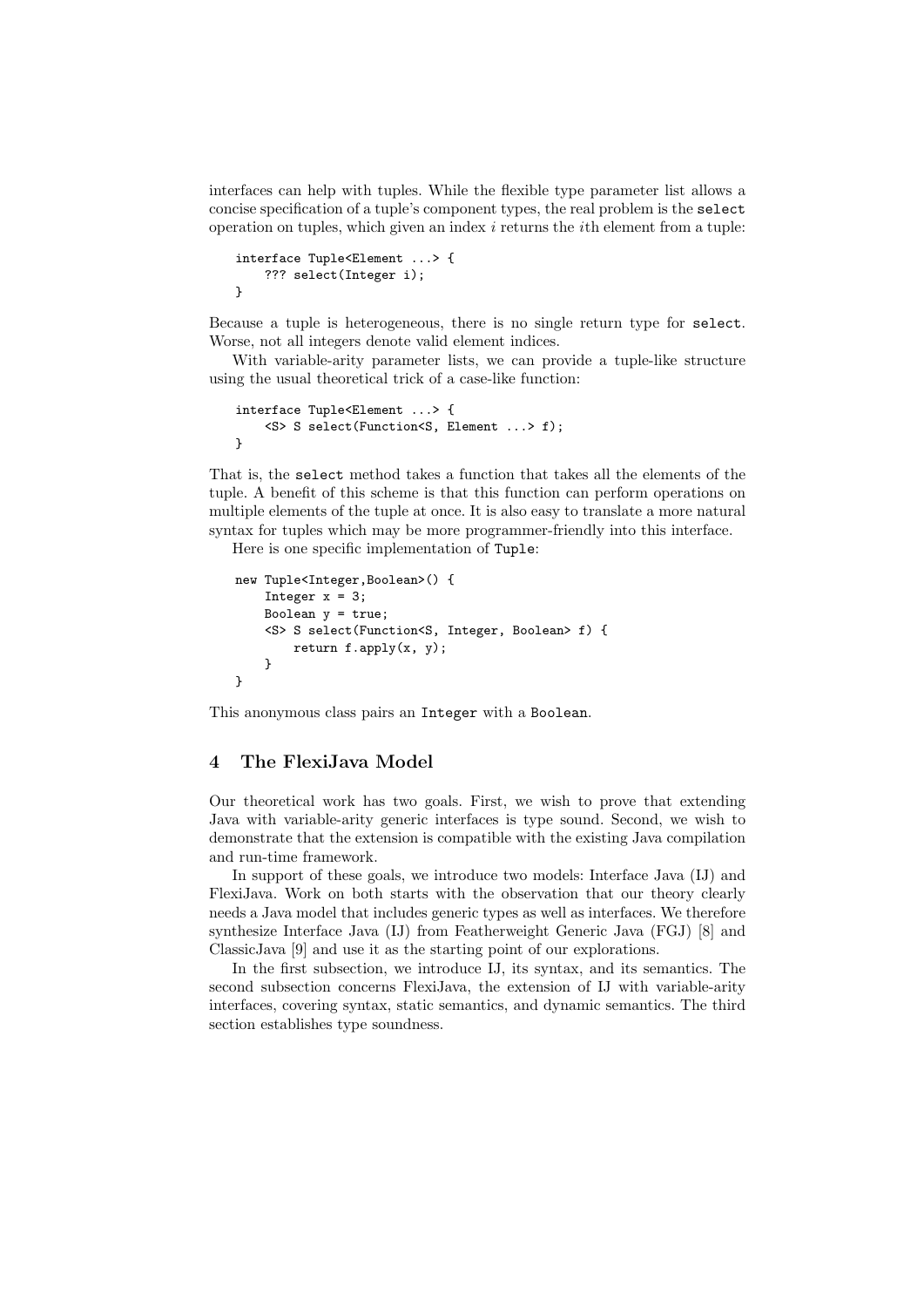```
\Pi ::= \overrightarrow{L} e
T \qquad ::= \alpha \mid NN ::= C < \overrightarrow{T} >\begin{array}{lll} \mathbb{R} & \dots & \cup \mathbb{R} \\ \mathbb{L} & \dots & \longmapsto \mathbb{R} \\ \mathbb{L} & \dots & \longmapsto \mathbb{R} \end{array} \text{ and } \begin{array}{lll} \mathbb{R} & \longrightarrow & \mathbb{R} \\ \mathbb{R} & \longrightarrow & \mathbb{R} \\ \mathbb{R} & \longrightarrow & \mathbb{R} \end{array} \text{ and } \begin{array}{lll} \mathbb{R} & \longrightarrow & \mathbb{R} \\ \mathbb{R} & \longrightarrow & \mathbb{R} \\ \mathbb{R} & \longrightarrow & \mathbb{R} \end{array}= class C \xrightarrow{CA} \text{ext } N ext N \text{impl}<br>| ifc C \langle \alpha \text{ ext } N \rangle ext \overrightarrow{N} { \overrightarrow{MS} }
 M ::= \frac{1 \text{R}}{2 \text{R}} \times \frac{1}{N} T m(T x) { e }
 MS \lim_{x \to \infty} \frac{\alpha}{\alpha} \frac{\alpha}{\alpha} \frac{\alpha}{\alpha} \frac{\alpha}{\alpha} \frac{\alpha}{\alpha} \frac{\alpha}{\alpha} \frac{\alpha}{\alpha}e ::= x | e.f | e.m<\overrightarrow{T} > (\overrightarrow{e}) | new N(\overrightarrow{e}) | (N) e
                                \vert 2 \vert \frac{e.1}{x} \vert \frac{e.4}{x} \vert \frac{e.4}{x} \vert \frac{e.4}{x} \vertMT \lim_{x \to \infty} \frac{1}{\alpha} \frac{\det M \times - \det M}{\det M \times \vec{T}} \to \vec{T} (method type)
C, D, E ::= \text{class or interface name}S, U, V ::= type (T)P, Q, R ::= type application (N)
```
#### Fig. 3. IJ syntax

### 4.1 Interface Java (IJ)

IJ's syntax extends FGJ's syntax with Java-style interfaces and let expressions. The latter model Java-style local variable bindings, which we need to translate FlexiJava to Java 1.5. Consistent with Java's semantics for local bindings, the scope of a let-bound identifier includes the body of the let as well as the right-hand side of all *subsequent* binding clauses in the let.

Figure 3 defines the exact syntax of IJ. We abbreviate the Java keywords interface, extends, and implements as ifc, ext, and impl. The grammar includes the nonterminal MT for use in the typing rules and supporting relations.

Figure 4 summarizes the model's type judgments and environments. In the statement

$$
method_{\Pi, \text{C}<\overrightarrow{\mathbf{T}}>}(\mathbf{m}) = (\text{MT}, \overrightarrow{\mathbf{x}}, \mathbf{e})
$$

the types  $\vec{T}$  have already been substituted for C's type parameters in MT and e; the same holds for  $\text{imeth}$   $\text{D} \text{ecl}_{\Pi,\text{C} \leq \vec{\mathsf{T}}>}$ ,  $\text{meth}_{\Pi,\text{C} \leq \vec{\mathsf{T}}>}$ , and  $\text{imeth}_{\Pi,\Delta,\text{C} \leq \vec{\mathsf{T}}}$ .

The introduction of interfaces requires consistency checks for programs to be well-typed. Consider the following declaration:

```
interface I1 extends I2, I3, I4 { }
```
If more than one of I2, I3, and I4 define a particular method m, then these declarations must be consistent. Specifically, they must all take the same arguments (in the absence of method overloading), and one of the methods must have a return type that is a subtype of all of the other return types (in keeping with the fact that Java now allows covariance in method return types). Otherwise, the type of the method m in I1 is not well-defined. If, on the other hand, I1 were to override the definition of  $m$ , then normal covariance would apply and no additional consistency checks would be necessary.<sup>3</sup>

<sup>3</sup> At time of writing, Sun's Java compiler implements a slight variation of this requirement, in which the superinterfaces' definitions of m must be consistent even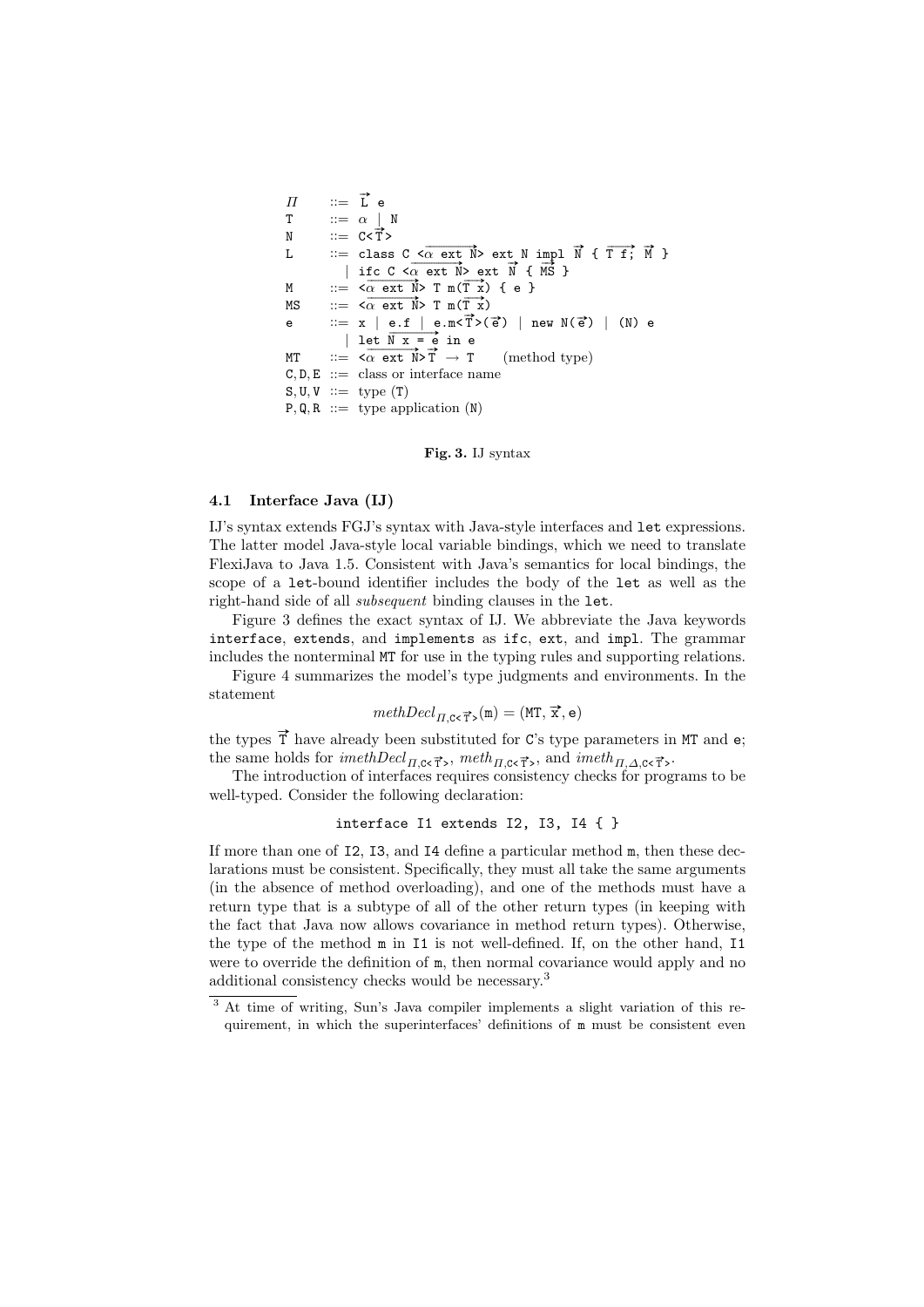| Environments:                                                                              |                                                                                                                                                                                                        |
|--------------------------------------------------------------------------------------------|--------------------------------------------------------------------------------------------------------------------------------------------------------------------------------------------------------|
| Δ                                                                                          | maps type variables to their bounds                                                                                                                                                                    |
| $\Gamma$                                                                                   | maps variables to their types                                                                                                                                                                          |
| Relations:                                                                                 |                                                                                                                                                                                                        |
| $S \lt:_{\Pi A} T$                                                                         | S is a subtype of T                                                                                                                                                                                    |
| $C \triangleleft_{\Pi} D$                                                                  | C is a subclass of D, ignoring type arguments                                                                                                                                                          |
|                                                                                            | $method_{\Pi,\mathsf{C}\ltimes\vec{\mathsf{T}}}\cdot(\mathsf{m})=(\text{MT},\vec{\mathsf{x}},\mathsf{e})$ method $\mathsf{m}$ is declared (not inherited) in class $\mathsf{C}\lt\vec{\mathsf{T}}\geq$ |
|                                                                                            | with type MT, arguments $\vec{x}$ , and body e                                                                                                                                                         |
| $meth_{\Pi, \text{C}<\overrightarrow{\mathbf{T}}}(m) = (MT, \overrightarrow{x}, e)$        | method $m$ is contained in class $C < \vec{T}$ with type MT,                                                                                                                                           |
|                                                                                            | arguments $\vec{x}$ , and body e                                                                                                                                                                       |
| $imeth Decl_{\Pi, \text{C}\leq \overrightarrow{T}}(\mathfrak{m}) = \text{MT}$              | method $m$ is declared (not inherited) in interface $C < \vec{T}$                                                                                                                                      |
|                                                                                            | with type MT                                                                                                                                                                                           |
| $\overline{imeth}_{\Pi,\Delta,\mathbb{C}\leq\overrightarrow{T}}(\mathfrak{m})=\texttt{MT}$ | method m is contained in interface $C < \overrightarrow{T}$ with type MT                                                                                                                               |
| $consIfcs(\Pi, \Delta, N, \vec{P})$                                                        | The interfaces $\vec{P}$ , the immediate super-interfaces of N,                                                                                                                                        |
|                                                                                            | are consistent                                                                                                                                                                                         |
| $dcast(\Pi, C, D)$                                                                         | it is safe to cast an instance of $D$ to $C$ , ignoring type                                                                                                                                           |
|                                                                                            | arguments                                                                                                                                                                                              |
| $override(\Pi, \Delta, m, N, MT)$                                                          | a subtype of N may override method m with type                                                                                                                                                         |
|                                                                                            | MT (allowing covariance in the return type)                                                                                                                                                            |
| Functions:                                                                                 |                                                                                                                                                                                                        |
| $fields(\Pi, N)$                                                                           | constructs a sequence of all fields in class N with                                                                                                                                                    |
|                                                                                            | their types                                                                                                                                                                                            |
| $bound(\Delta, T)$                                                                         | maps type T to its bound                                                                                                                                                                               |
| Type judgments:                                                                            |                                                                                                                                                                                                        |
| $\vdash \Pi : \texttt{T}$                                                                  | program $\Pi$ has type T                                                                                                                                                                               |
| $\Pi, \Delta \vdash T$                                                                     | type $T$ is well-formed in program $\Pi$                                                                                                                                                               |
| $\Pi \vdash L$                                                                             | class definition L is well-typed in $\Pi$                                                                                                                                                              |
| $\Pi, C \vdash M$                                                                          | method definition $M$ is well-typed in $\Pi$ and class $C$                                                                                                                                             |
| $\Pi, \Delta, \Gamma \vdash$ e : T                                                         | expression e has exactly type T under $\Pi$ , $\Delta$ , $\Gamma$                                                                                                                                      |
|                                                                                            |                                                                                                                                                                                                        |

Fig. 4. IJ judgments and relations

While IJ is reasonably complete, its generics do not fully describe Java's. First, Java allows type variable to serve as bounds, so one could write

class C<X extends Object, Y extends X>...

IJ's syntax, however, requires bounds on type variables to be type applications, not type variables, a restriction inherited from FGJ. Second, IJ, also like FGJ, does not include support for Java's wildcard types and associated features.

Static and Dynamic Semantics For space reasons we do not include the full static semantics, but we do show subtyping rules in figure 5 and rules for method

when I1 overrides  $m$ . Sun has acknowledged that the consistency check described above is the intended behavior and opened a bug report against the compiler (bug #6294779) [Personal communication with Gilad Bracha and Peter von der Ahé, July 2005].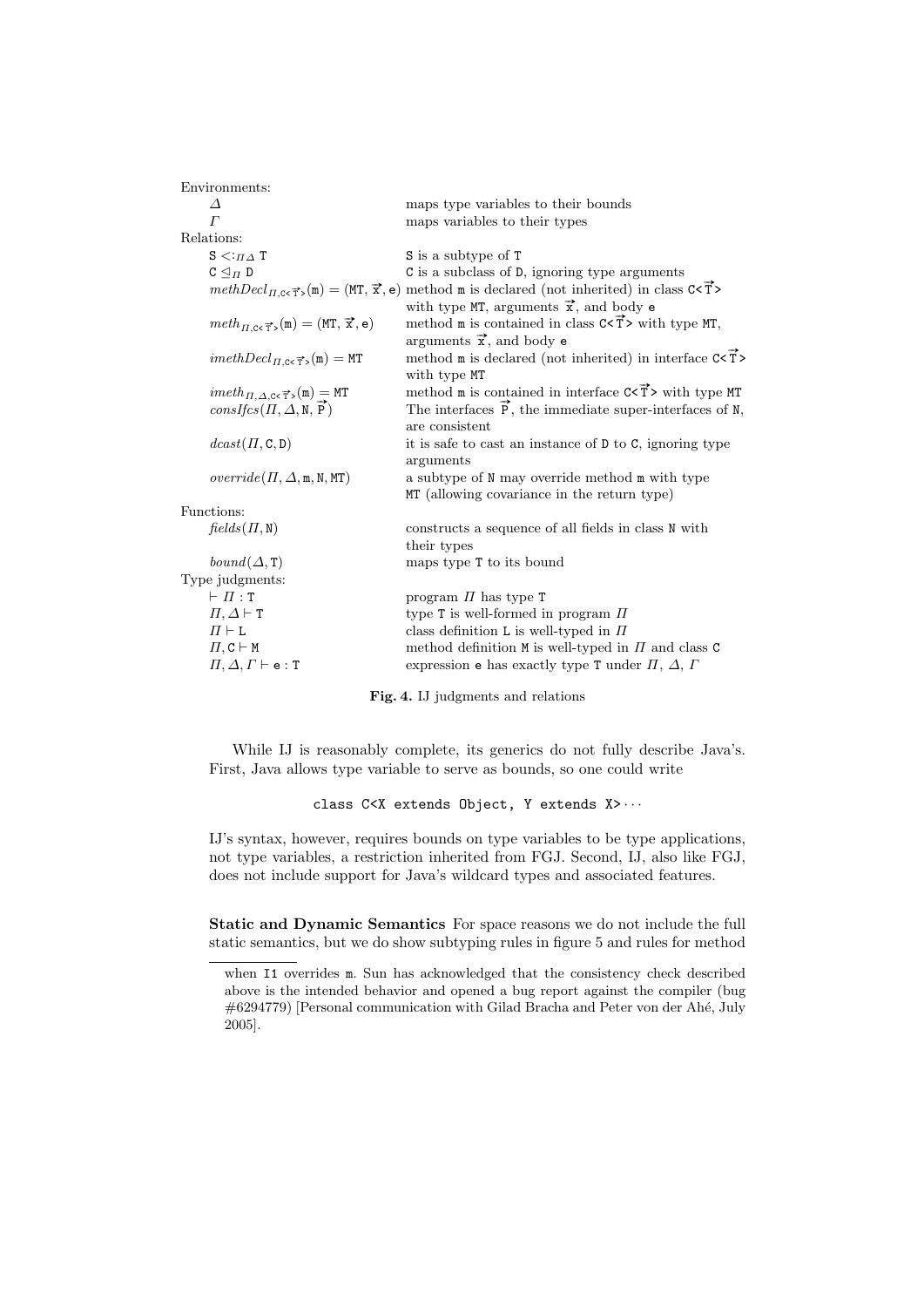ST-Trans  
\n
$$
\frac{T \leq:_{\Pi\Delta} U}{T \leq:_{\Pi\Delta} V} \qquad \frac{\sum T \leq:_{\Pi\Delta} N}{T \leq:_{\Pi\Delta} N} \qquad \Pi \text{ contains class } C \leq \alpha \text{ ext } N > \text{ ext } P \cdots
$$
\n
$$
\frac{1}{T \leq:_{\Pi\Delta} V} \qquad \frac{1}{T \leq:_{\Pi\Delta} N} \qquad \frac{1}{T \leq:_{\Pi\Delta} N} \qquad \frac{1}{T \leq:_{\Pi\Delta} N} \qquad \frac{1}{T \leq:_{\Pi\Delta} N} \qquad \frac{1}{T \leq:_{\Pi\Delta} N} \qquad \frac{1}{T \leq:_{\Pi\Delta} N} \qquad \frac{1}{T \leq:_{\Pi\Delta} N} \qquad \frac{1}{T \leq:_{\Pi\Delta} N} \qquad \frac{1}{T \leq:_{\Pi\Delta} N} \qquad \frac{1}{T \leq:_{\Pi\Delta} N} \qquad \frac{1}{T \leq:_{\Pi\Delta} N} \qquad \frac{1}{T \leq:_{\Pi\Delta} N} \qquad \frac{1}{T \leq:_{\Pi\Delta} N} \qquad \frac{1}{T \leq:_{\Pi\Delta} N} \qquad \frac{1}{T \leq:_{\Pi\Delta} N} \qquad \frac{1}{T \leq:_{\Pi\Delta} N} \qquad \frac{1}{T \leq:_{\Pi\Delta} N} \qquad \frac{1}{T \leq:_{\Pi\Delta} N} \qquad \frac{1}{T \leq:_{\Pi\Delta} N} \qquad \frac{1}{T \leq:_{\Pi\Delta} N} \qquad \frac{1}{T \leq:_{\Pi\Delta} N} \qquad \frac{1}{T \leq:_{\Pi\Delta} N} \qquad \frac{1}{T \leq:_{\Pi\Delta} N} \qquad \frac{1}{T \leq:_{\Pi\Delta} N} \qquad \frac{1}{T \leq:_{\Pi\Delta} N} \qquad \frac{1}{T \leq:_{\Pi\Delta} N} \qquad \frac{1}{T \leq:_{\Pi\Delta} N} \qquad \frac{1}{T \leq:_{\Pi\Delta} N} \qquad \frac{1}{T \leq:_{\Pi\Delta} N} \qquad \frac{1}{T \leq:_{\Pi\Delta} N} \qquad
$$

Fig. 5. Subtyping in IJ

lookup in figure 6. For conciseness we extend the  $\langle :_{{\Pi\Delta}}$  relation to cover method types as well.

IJ's operational semantics is defined as a rewriting system with evaluation contexts, similar to the one for Classic Java. Figure 7 defines evaluation contexts, values, and the reductions, which depend on the method lookup function and the subtyping relation; plugging in different ones produces a different semantics. (The bullet • denotes an empty sequence.)

Soundness In addition to creating the IJ model, we have proved that our extensions result in a sound type system via an application of the standard method [10, 9].

**Theorem 1 (Type Soundness).** If  $\Pi = \vec{L}$  **e** and  $\vdash \Pi$  : T, then one of the following must be true:

 $-I\to e \rightarrow_{IJ}^* v$ , where  $\Pi$ ,  $\emptyset$ ,  $\emptyset \vdash v : S$  and  $S \ltimes_{I} \emptyset$  T, or  $\Pi \vdash$  e  $\Uparrow$ , or  $\Pi \vdash$  e  $\rightarrow^*_{\mathrm{IJ}}$  error: bad cast.

We omit the proof of soundness for space reasons.

### 4.2 FlexiJava

We are now ready to extend IJ to produce FlexiJava, our model for variable-arity generics.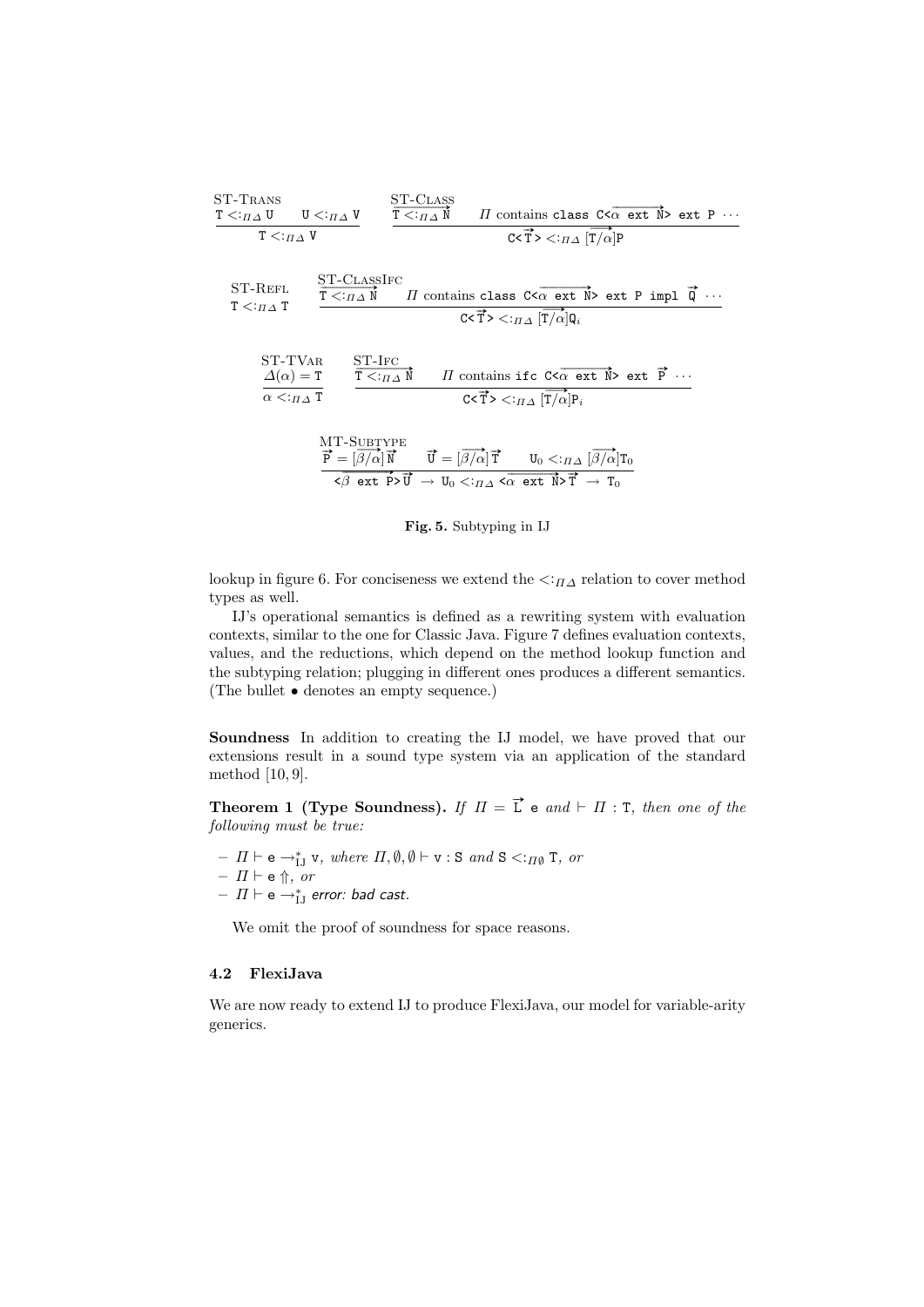| METHIN-CLASS                                                                                                                                                                                                                   |
|--------------------------------------------------------------------------------------------------------------------------------------------------------------------------------------------------------------------------------|
| <i>II</i> contains class $C \langle \overrightarrow{\alpha} \text{ ext } \overrightarrow{n} \rangle \cdots \{ \cdots \overrightarrow{M} \}$                                                                                    |
| $\overrightarrow{AB}$ ext P> S <sub>0</sub> m( $\overrightarrow{S}$ x) { e } $\in \overrightarrow{M}$ MT = $ \overrightarrow{T/\alpha} $ ( $\overrightarrow{\beta}$ ext P> $\overrightarrow{S}$ $\rightarrow$ S <sub>0</sub> ) |
| $method_{\Pi, \text{C}\ltimes \overrightarrow{T}}(\mathfrak{m}) = (\text{MT}, \overrightarrow{x}, [\text{T}/\alpha] \text{e})$                                                                                                 |

MethIn-Ifc

$$
\overbrace{\langle \beta \text{ ext P}\rangle \ S_0 \text{ m}(\overbrace{\mathbf{S} \text{ x}}, \gamma \dots) \in \overbrace{\mathbf{M}\mathbf{S}}^{\mathbf{S}} \text{ MT} = [\overbrace{T/\alpha}]{I, \Delta \vdash \mathbf{C} \leq \overline{T}}^{\mathbf{A}} \times \overbrace{\gamma \dots \rightarrow S_0}^{\mathbf{A}}}
$$
\n
$$
\overbrace{\langle \beta \text{ ext P}\rangle \ S_0 \text{ m}(\overbrace{\mathbf{S} \text{ x}}, \gamma \dots) \in \overbrace{\mathbf{M}\mathbf{S}}^{\mathbf{S}} \text{ MT} = [\overbrace{T/\alpha}]{\langle \langle \beta \text{ ext P}\rangle \overline{\mathbf{S}}, \gamma \dots \rightarrow S_0}^{\mathbf{A}}}
$$
\n
$$
\overbrace{\text{imeth} \text{D} \text{ ecl}_{\Pi, \text{C} \leq \overline{T}}^{\mathbf{A}} \times (\mathbf{m}) = \text{MT}}
$$

| MD-CLASSIMM                                                                                             | MD-IfcImm                                                                                        |
|---------------------------------------------------------------------------------------------------------|--------------------------------------------------------------------------------------------------|
| $method_{\Pi, c \leq \vec{\tau} >}(\mathfrak{m}) = (\text{MT}, \vec{x}, \mathbf{e})$                    | $\mathit{imeth} \mathit{Decl}_{\Pi, \text{C} \leq \overrightarrow{T}}(\mathfrak{m}) = \text{MT}$ |
| $meth_{\Pi, \text{C}\leq \overrightarrow{T}}(\mathfrak{m}) = (\text{MT}, \overrightarrow{x}, \text{e})$ | $\mathit{imeth}_{\Pi,\Delta,\text{C}\leq\overrightarrow{T}}(m) = MT$                             |

MD-Superenclass 
$$
C<\overrightarrow{\alpha}
$$
 ext  $\overrightarrow{N}$  ext  $P \cdots \{ \cdots \overrightarrow{M} \}$   $\underline{m} \notin \overrightarrow{M}$   $meth_{\Pi, [\overrightarrow{T} \cap \mathbf{c}]P}(\mathbf{m}) = (\mathbf{M} \mathbf{T}, \overrightarrow{\mathbf{x}}, \mathbf{e})$   $meth_{\Pi, c < \overrightarrow{T}}(\mathbf{m}) = (\mathbf{M} \mathbf{T}, \overrightarrow{\mathbf{x}}, \mathbf{e})$ 

MD-SuperIfc

M1D-SUPERIFC  
\n
$$
\overline{II} \text{ contains } \text{if } c \in \overline{c} \text{ exist } \overrightarrow{N} > \text{ext } \overrightarrow{P} \{ \overrightarrow{MS} \}
$$
\n
$$
\underline{m} \notin \overrightarrow{MS} \qquad \overrightarrow{MT} = \min_{\Pi \Delta} \{ \overrightarrow{MT} \mid \text{imeth}_{\Pi, \Delta, [\overrightarrow{T/\alpha}]P_i}(\overrightarrow{m}) = \overrightarrow{MT}', P_i \in \overrightarrow{P} \}
$$
\n
$$
\overrightarrow{imeth}_{\Pi, \Delta, c \leq \overrightarrow{T}}>(\overrightarrow{m}) = \overrightarrow{MT}
$$

Fig. 6. IJ method lookup

The Abstract Syntax FlexiJava uses the same form of type judgments and environments as IJ (figure 4), though the full definitions differ due to the introduction of variable-arity generics. Figure 8 defines the abstract syntax of FlexiJava. An ellipsis on the baseline (...) always represents a literal token from the program text; we use centered dots  $(\cdots)$  to indicate an omission from the program text.

As in IJ, the class Object does not appear in the program directly; our model treats this class specially. Like Java, the model treats interfaces with no direct superinterface as a subtype of Object as in Java. Thus a class or interface may use Object as a type variable's bound to indicate that any type is acceptable for that variable, just as in IJ.

Static Semantics FlexiJava's type system is based on IJ's, with extensions to handle the new kinds of interface definitions and method signatures. The differences primarily concern the well-formedness of types and the definitions of subtyping. The judgments have the same form as in IJ, although in contexts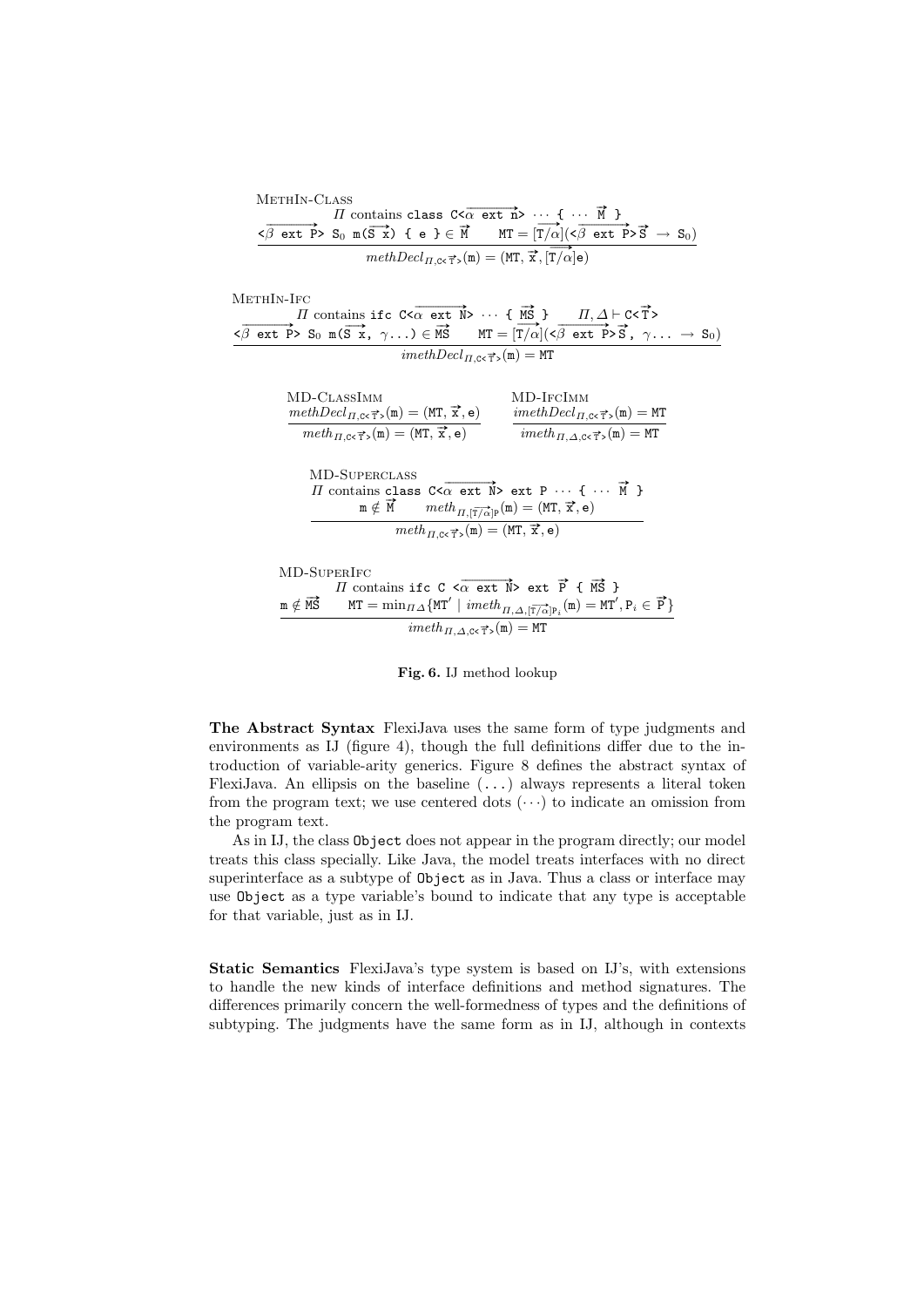$$
\begin{array}{ll}\n\text{v} & \text{::= new } \mathbb{N}(\vec{v}) \\
\mathcal{E} & \text{::= } [] \mid \mathcal{E}.\mathbf{f} \mid \mathcal{E}.\mathfrak{m} < \vec{N} > (\vec{e}) \mid \mathfrak{v}.\mathfrak{m} < \vec{N} > (\vec{v} \quad \mathcal{E} \quad \vec{e}) \\
& \mid \text{new } \mathbb{N}(\vec{v} \quad \mathcal{E} \quad \vec{e}) \mid (\mathbb{N})\mathcal{E} \mid \text{let } \mathbb{N} \times \mathbf{z} = \mathcal{E} \quad \vec{N} \times \mathbf{z} = \vec{e} \text{ in } \vec{e} \\
\text{II} \vdash \mathcal{E}[\text{new } \mathbb{N}(\vec{v}) \cdot \mathbf{f}_i] \rightarrow_{IJ} \mathcal{E}[\mathfrak{v}_i] & \text{R-FiELD} \\
\text{where fields}(\Pi, \mathbb{N}) = \vec{T}.\vec{f} \\
\text{II} \vdash \mathcal{E}[\text{new } \mathbb{N}(\vec{v}) \cdot \mathfrak{m} < \vec{T} > (\vec{u})] \rightarrow_{IJ} \mathcal{E} \left[ \mathfrak{u} / \mathfrak{x}, \text{new } \mathbb{N}(\vec{v}) / \text{this}, \vec{T} / \beta \right] \mathbf{e} \right] & \text{R-CALL} \\
\text{where } \mathfrak{m} \in \mathit{th}_{II, \mathbb{N}}(\mathfrak{m}) = (\langle \beta \text{ ext } \vec{P} > \vec{U} \rightarrow \mathbb{U}_0, \vec{x}, \vec{e}) \\
\text{II} \vdash \mathcal{E}[(\mathbf{P}) \text{ new } \mathbb{N}(\vec{v})] \rightarrow_{IJ} \mathcal{E}[\text{new } \mathbb{N}(\vec{v})] & \text{R-CAST} \\
\text{where } \mathbb{N} < :_{II\emptyset} \mathbf{P} \\
\text{II} \vdash \mathcal{E}[\text{I}(\mathbf{P}) \text{ new } \mathbb{N}(\vec{v})] \rightarrow_{IJ} \text{error: bad cast} \\
\text{II} \vdash \mathcal{E}[\text{let } \mathbf{v} \text{ in } \mathbf{e}] \rightarrow
$$

Fig. 7. Dynamic semantics for IJ and FlexiJava

| $\Pi$ | ::=\vec{L} e                                                                                                                                                                                                   |     |
|-------|----------------------------------------------------------------------------------------------------------------------------------------------------------------------------------------------------------------|-----|
| $T$   | ::=\alpha   N                                                                                                                                                                                                  |     |
| $N$   | ::=\n $\text{class } C < \overrightarrow{\alpha} \text{ ext } \overrightarrow{N} > \text{ ext } N \text{ impl } \overrightarrow{N} \text{ { T } \overrightarrow{f} \text{ ; }} \overrightarrow{M} \text{ }$ \n |     |
| $L$   | ::=\n $\text{class } C < \overrightarrow{\alpha} \text{ ext } \overrightarrow{N} > \text{ ext } N \text{ impl } \overrightarrow{N} \text{ { T } \overrightarrow{f} \text{ ; }} \overrightarrow{M} \text{ }$ \n |     |
| $I$   | if:\n $C < \overrightarrow{\alpha} \text{ ext } \overrightarrow{N} > \text{ ext } \overrightarrow{N} \text{ { M } \overrightarrow{S} \text{ }$ \n                                                              |     |
| $M$   | ::=\n $\overrightarrow{\alpha} \text{ ext } \overrightarrow{N} > T \text{ m } (\overrightarrow{x})$ \n                                                                                                         |     |
| $M$   | ::=\n $\overrightarrow{\alpha} \text{ ext } \overrightarrow{N} > T \text{ m } (\overrightarrow{x})$ \n                                                                                                         |     |
| $R$   | ::=\n $\overrightarrow{\alpha} \text{ ext } \overrightarrow{N} > T \text{ m } (\overrightarrow{x})$ \n                                                                                                         |     |
| $R$   | ::=\n $\overrightarrow{\alpha} \text{ ext } \overrightarrow{N} > T \text{ m } (\overrightarrow{x})$ \n                                                                                                         |     |
| $R$   | ::=\n $S$                                                                                                                                                                                                      | ... |
| $R$   | ...                                                                                                                                                                                                            |     |
| $R$   | ...                                                                                                                                                                                                            |     |

Fig. 8. FlexiJava syntax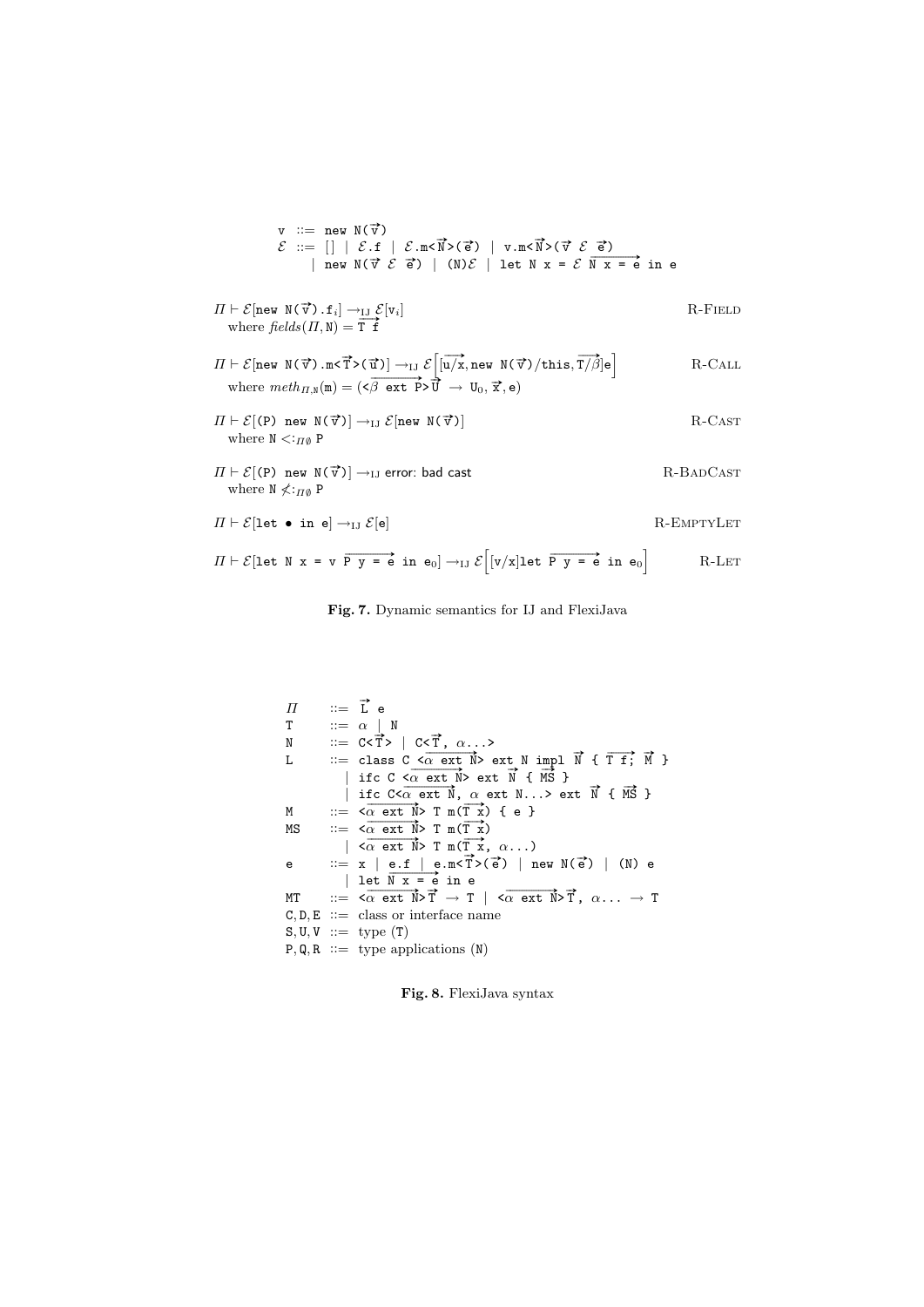|                                   | WF-CLASS                                                                                                                                                                  |
|-----------------------------------|---------------------------------------------------------------------------------------------------------------------------------------------------------------------------|
| WF-TVAR                           | $\Pi$ contains class C $\langle \alpha \rangle$ ext $\hat{N}$ $\cdots$                                                                                                    |
| $\Delta(\alpha) = (\_,\text{ff})$ | $\Pi, \Delta \vdash \acute{\mathrm{T}} \qquad \mathrm{T} < \!\!\cdot\! \cdot_{\Pi \Delta} \sigma(\mathtt{N})$ where $\sigma(\mathtt{N}) = [\mathrm{T}/\alpha] \mathtt{N}$ |
| $\Pi$ . $\Delta \vdash \alpha$    | $\Pi, \Delta \vdash c < \overrightarrow{T}$                                                                                                                               |

|                                    | WF-IfC |                                                      |                                                                                                                                                                               |
|------------------------------------|--------|------------------------------------------------------|-------------------------------------------------------------------------------------------------------------------------------------------------------------------------------|
| WF-TVAR-DOTS                       |        | $\Pi$ contains if c $C \leq \alpha$ ext $N > \cdots$ |                                                                                                                                                                               |
| $\Delta(\alpha) = (\_, \text{tt})$ |        |                                                      | $\overline{\Pi}, \Delta \vdash \overline{\mathbf{T}}$ $\top \leq \overline{\mathbf{T}} \Delta \sigma(\mathbb{N})$ where $\sigma(\mathbb{N}) = [\mathbf{T}/\alpha] \mathbb{N}$ |
| $\Pi, \Delta \vdash \alpha \dots$  |        | $\Pi, \Delta \vdash c < \vec{T}$ >                   |                                                                                                                                                                               |

| WF-IFCEXT |                                             |                                                                                                                                                                             |
|-----------|---------------------------------------------|-----------------------------------------------------------------------------------------------------------------------------------------------------------------------------|
|           |                                             | $\Pi$ contains if c C< $\alpha$ ext $\mathbb{N}$ , $\beta$ ext P>                                                                                                           |
|           |                                             | $\overrightarrow{\Pi, \Delta \vdash T}$ $(\overrightarrow{\mathbf{U}}, \overrightarrow{\mathbf{V}}) = splitAt(\overrightarrow{\mathbf{T}}, \#(\overrightarrow{\alpha}))$    |
|           |                                             | $\overrightarrow{U \leq H \triangle \sigma(N)}$ $\overrightarrow{V \leq H \triangle \sigma(P)}$ where $\sigma(N) =  \overrightarrow{U/\alpha}, \overrightarrow{V}/\beta N $ |
|           | $\Pi, \Delta \vdash c < \overrightarrow{T}$ |                                                                                                                                                                             |

| WF-IFCEXTREST                                                                                                                                                                                                    |  |
|------------------------------------------------------------------------------------------------------------------------------------------------------------------------------------------------------------------|--|
| $\Pi$ contains if c C< $\alpha$ ext $\vec{\mathbb{N}}, \ \beta$ ext P> $\Pi, \Delta \vdash \vec{\mathbb{T}}$ $\Pi, \Delta \vdash \gamma$                                                                         |  |
| $(\vec{U}, \vec{V}) = \text{splitAt}(\vec{T}, \#(\vec{\alpha})) \qquad \overline{U \leq_{\mathit{IIA}} \sigma(N)} \qquad \overline{V \leq_{\mathit{IIA}} \sigma(P)} \qquad \gamma \leq_{\mathit{IIA}} \sigma(P)$ |  |
| where $\sigma(N) = [\overrightarrow{U/\alpha}, (\overrightarrow{V}, \gamma \dots)/\beta \dots]N$                                                                                                                 |  |
| $\Pi, \Delta \vdash \mathsf{C} \leq \vec{\mathsf{T}}, \gamma \ldots$                                                                                                                                             |  |

Fig. 9. Well-formed types

where we refer to both IJ and FlexiJava, we disambiguate with a subscript on the turnstile:  $\vdash_{IJ}$  and  $\vdash_{FXJ}$ .

To determine if the type  $\mathsf{C}\leq\vec{\mathsf{T}}$ > is well-formed—i.e., the judgment  $\Pi,\Delta \vdash$  $C \leq \vec{T}$  is derivable—we must verify that all type arguments  $\vec{T}$  are well-formed, look up C in the program  $\Pi$ , and ensure that all type arguments  $\vec{T}$  satisfy the bounds specified by C's definition. Figure 9 defines this judgment formally.

If C is defined to be an interface with variable arity, then we must split the actual parameters into those that correspond to the fixed arguments and those that correspond to the rest argument. To do this, we use the  $splitAt$  function. that correspond to the rest argument. To do this, we use the *spittAt* function.<br>We omit its formal definition; informally,  $splitAt(\vec{T}, n)$  returns a pair of lists, the first of which consists of the first n elements of  $\vec{\tau}$ ; the second result is the the first of which consists of the first *n* elements of 1; the second result is the remainder of T. If  $\#\left(\vec{T}\right) < n$ , where  $\#\left(\vec{T}\right)$  is the length of the sequence  $\vec{T}$ , then remainder of 1. If  $\mathcal{H}(1) <$ <br>split $At(\vec{T}, n)$  is undefined.

To determine if  $C \leq \vec{T}$ ,  $\alpha \dots$ > is well-formed, we use the same logic as above. In order for this type to make sense, it must appear somewhere within the definition of an interface that defines  $\alpha$  to be a rest argument. To ensure this, we extend the mapping  $\Delta$  slightly beyond what is needed for IJ; it now maps a type variable to a pair consisting of a type and either true or false (written tt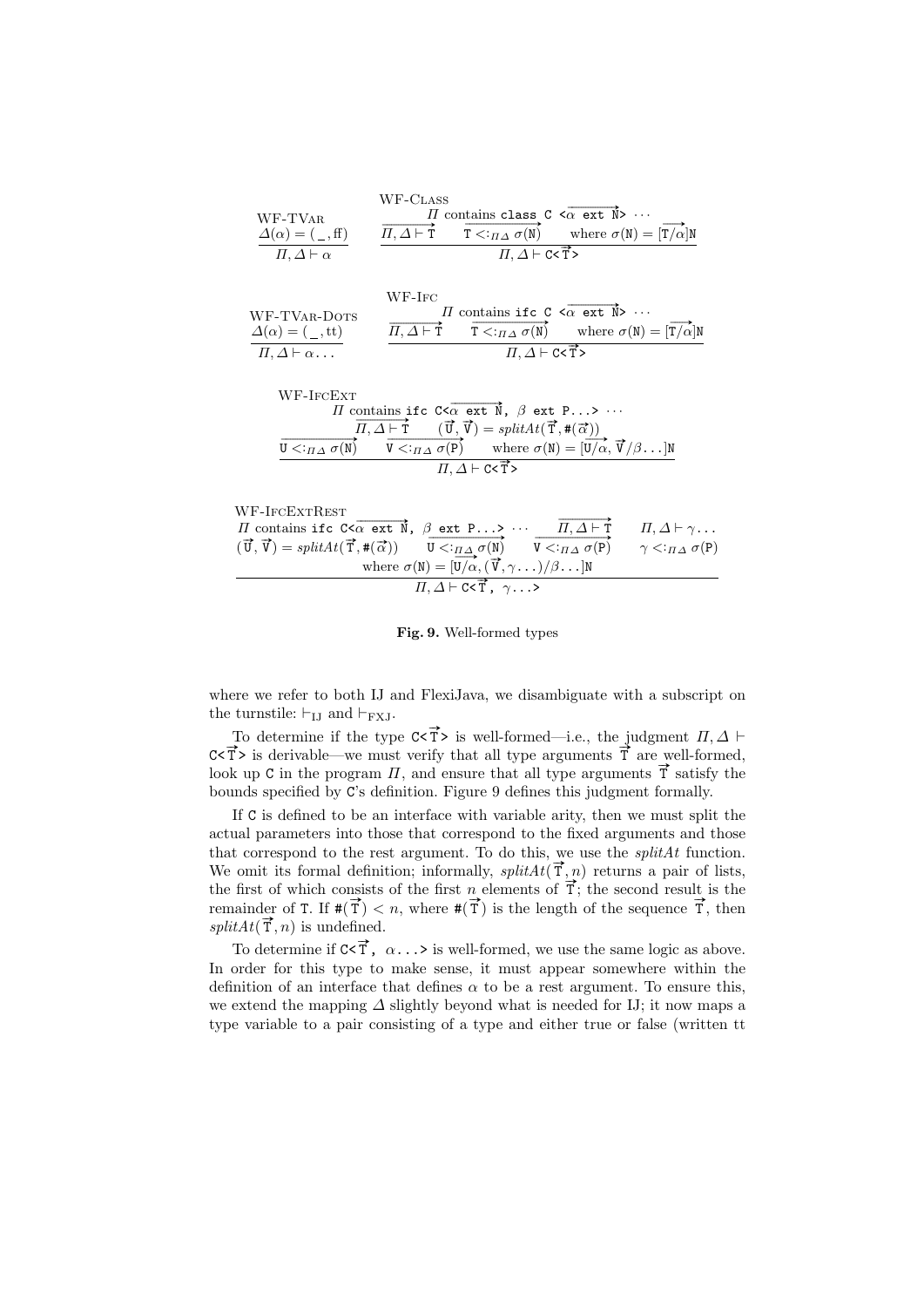| ST-FlexIfc                                                                                                                                                                                                                                                                                      |
|-------------------------------------------------------------------------------------------------------------------------------------------------------------------------------------------------------------------------------------------------------------------------------------------------|
| $\Pi$ contains if c C< $\alpha$ ext $\overrightarrow{\mathbb{N}}, \ \beta$ ext Q> ext $\overrightarrow{P} \cdots$                                                                                                                                                                               |
| $(\vec{U}, \vec{V}) = splitAt(\vec{T}, \#(\vec{\alpha}))$                                                                                                                                                                                                                                       |
| $C < \overrightarrow{T} > <:_{\Pi A} \overrightarrow{ U/\alpha}, \overrightarrow{V}/\beta \overrightarrow{ P_i }$                                                                                                                                                                               |
|                                                                                                                                                                                                                                                                                                 |
| ST-IFCDOTS                                                                                                                                                                                                                                                                                      |
| <i>II</i> contains if c $C \lt \overline{\alpha}$ ext $\overrightarrow{\mathbb{N}}$ , $\beta$ ext $\mathbb{Q} \ldots$ axt $\overrightarrow{P} \cdots$                                                                                                                                           |
| $(\vec{U}, \vec{V}) = splitAt(\vec{T}, \#(\vec{\alpha}))$                                                                                                                                                                                                                                       |
| $C < \vec{T}$ , $\gamma \dots > \frac{1}{4} \sqrt{U/\alpha}, (\vec{V}, \gamma \dots)/\beta \dots  P_i$                                                                                                                                                                                          |
|                                                                                                                                                                                                                                                                                                 |
| MT-SUBTYPEDOTS                                                                                                                                                                                                                                                                                  |
| $\vec{P} = [\vec{\beta}/\alpha]\vec{N}$ $\vec{U} = [\vec{\beta}/\alpha]\vec{T}$ $U_0 < \pi \Delta \left[\vec{\beta}/\alpha\right]T_0$                                                                                                                                                           |
| $\langle \overrightarrow{\beta} \text{ ext } \overrightarrow{P} \rangle \overrightarrow{U}$ , $\gamma \dots \rightarrow U_0 \langle \overrightarrow{\beta} \rangle \langle \overrightarrow{\alpha} \text{ ext } \overrightarrow{N} \rangle \overrightarrow{T}$ , $\gamma \dots \rightarrow T_0$ |
|                                                                                                                                                                                                                                                                                                 |

Fig. 10. Additional subtyping rules in FlexiJava

and ff). The type is the variable's bound as with IJ; the boolean flag indicates whether or not the type variable was bound as a rest argument.

Determining whether one type is a subtype of another (figure 10) proceeds much as in IJ. FlexiJava adds rules to cover the additional cases of interfaces and types with rest args. In the case of the MT-SUBTYPEDOTS rule, the same type variable  $\gamma$  appears on both sides of the subtyping expression in the conclusion. This is intentional, as this rule is only used in the process of type-checking the definition of an interface with a rest argument. Since this relation is applied to the method types after the interface's type arguments have been substituted through, it is correct to require the same type variable in both places. Finally, there are additional rules (not shown) that guarantee that every class is a subtype of Object and that every interface without a direct superinterface is a subtype of Object.

Figure 11 specifies some of the rules for method lookup in FlexiJava. These rules are in addition to those detailed in figure 6 and they cover only some typical cases. There are variants of METHIN-IFCDOTS and MD-SUPERIFCDOTS to deal with method signatures and interfaces with and without rest arguments in all feasible combinations.

Finally, figure 12 defines type checking for programs, as well as the supporting relations. Again, there is a variant of TIfc that handles the case where the interface is not defined with a rest argument. We omit these rules here because they are similar to those for FGJ and don't contribute any new insights.

**Design Constraint** The CONSISTENTRESTARGS rule from this figure uses the numArgs function. For a program  $\Pi$ , method m, and class or interface C,  $numArgs(\Pi, \mathfrak{m}, \mathcal{C})$  returns a pair of numbers, indicating the number of fixed and rest arguments in the method's *original* definition(s) for C. (The number of rest arguments is always either zero or one.) By the method's original definitions,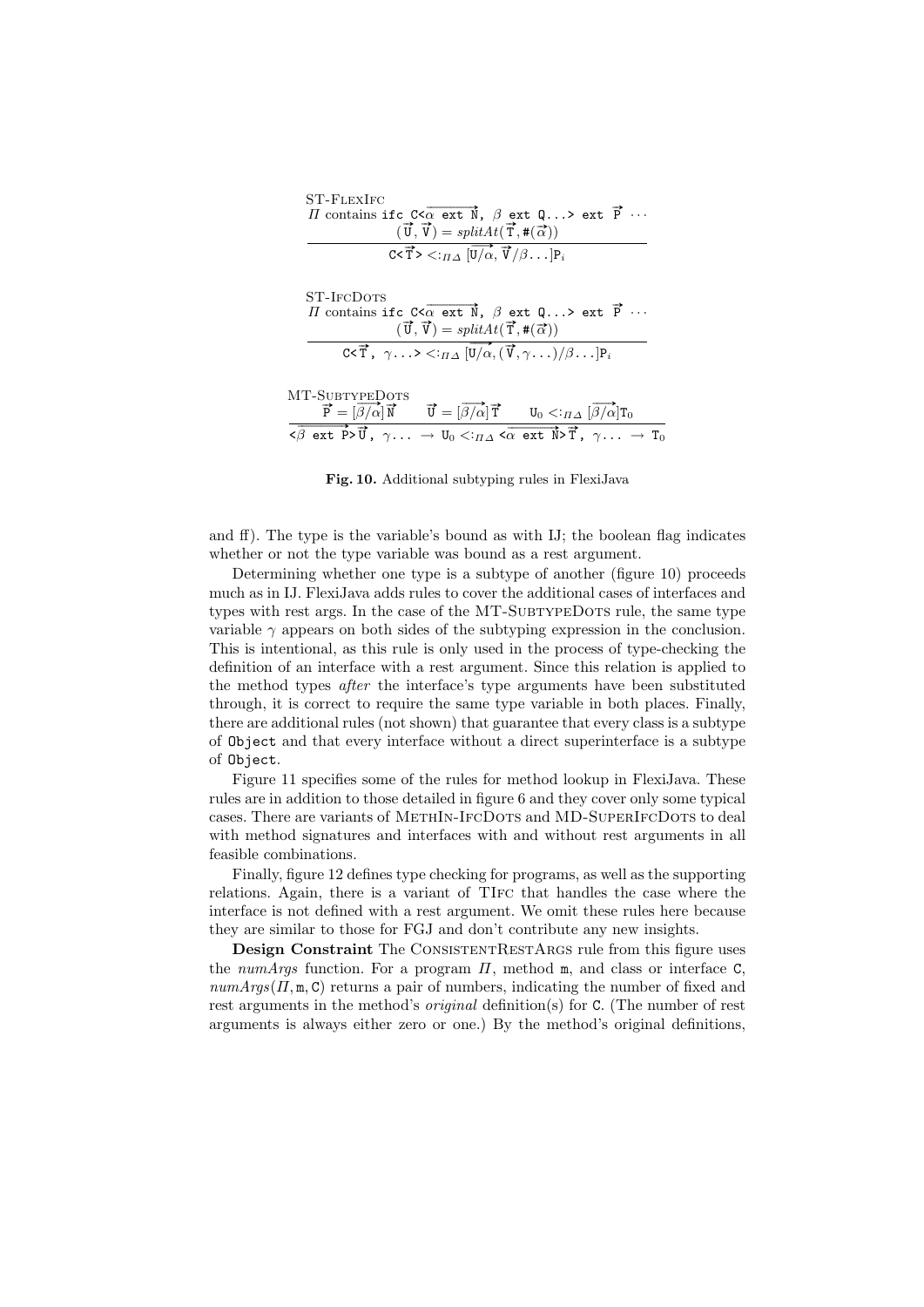| METHIN-IFCDOTS                                                                                                                                                                                                                                                                                                                                                                        |
|---------------------------------------------------------------------------------------------------------------------------------------------------------------------------------------------------------------------------------------------------------------------------------------------------------------------------------------------------------------------------------------|
| $\Pi$ contains if c C< $\alpha$ ext $\hat{\mathbb{N}}$ , $\gamma$ ext Q>  { $\hat{\mathbb{N}}$ } $\Pi$ , $\Delta \vdash$ C< $\vec{\Upsilon}$ , $\delta$ ><br>$\overrightarrow{A}$ ext P> S <sub>0</sub> m( $\overrightarrow{S}$ x, $\gamma$ ) $\in \overrightarrow{MS}$ ( $\overrightarrow{U}$ , $\overrightarrow{V}$ ) = split $At(\overrightarrow{T}, \#(\overrightarrow{\alpha}))$ |
|                                                                                                                                                                                                                                                                                                                                                                                       |
| MT = $[\overrightarrow{U/\alpha}, (\overrightarrow{V}, \delta \dots)/\gamma \dots]$ (< $\overrightarrow{\beta}$ ext P>S, $\gamma \dots \rightarrow S_0$ )                                                                                                                                                                                                                             |
| $imeth Decl_{\Pi, \text{C}\leq \overrightarrow{T}}, \delta>(m) = MT$                                                                                                                                                                                                                                                                                                                  |
|                                                                                                                                                                                                                                                                                                                                                                                       |
| MD-IFCIMMDOTS                                                                                                                                                                                                                                                                                                                                                                         |
| $imethDecl_{\Pi,\mathbb{C}\leq\vec{\mathbb{T}}}$ , $_{\alpha,\ldots}(\mathbb{m}) = \mathbb{M}$ T                                                                                                                                                                                                                                                                                      |
| $\overline{imeth}_{\Pi,\Delta,\mathbb{C}\leq \overrightarrow{T}}$ , $\alpha$ , $(\mathbb{m}) = \mathbb{M}$                                                                                                                                                                                                                                                                            |
|                                                                                                                                                                                                                                                                                                                                                                                       |
| <b>MD-SUPERIFCDOTS</b>                                                                                                                                                                                                                                                                                                                                                                |
| <i>II</i> contains if c C< $\alpha$ ext N, $\beta$ ext Q> ext P { MS }                                                                                                                                                                                                                                                                                                                |
| $m \notin \overrightarrow{MS}$ $(\overrightarrow{U}, \overrightarrow{V}) = splitAt(\overrightarrow{T}, \#(\overrightarrow{\alpha}))$                                                                                                                                                                                                                                                  |
| $MT = \min_{\Pi \Delta} \{MT' \mid imeth_{\Pi, \Delta, [\overrightarrow{U/\alpha}, (\overrightarrow{V}, \gamma \ldots)/\beta \ldots] P_i}(\mathfrak{m}) = MT', P_i \in \overrightarrow{P}\}\$                                                                                                                                                                                         |
| $imeth_{\Pi,\Delta,\mathbb{C}\leq\vec{\mathbb{T}}}$ , $\gamma$ , (m) = MT                                                                                                                                                                                                                                                                                                             |

Fig. 11. Additional FlexiJava method lookup rules

we mean its definitions in all classes/interfaces D where  $C \leq_H D$  but there is no class or interface E such that E defines m and  $D \leq \Pi$  E. This rule ensures that if one supertype of  $C$  defines the method with  $x$  fixed arguments and one rest argument, then all supertypes do. This requirement is necessary to ensure that our translation, described in the next section, is well-defined; it is not needed for type soundness for FlexiJava.

Dynamic Semantics FlexiJava's operational semantics is visually the same as IJ's; see figure 7 for the notation. We use  $\rightarrow_{\text{FXJ}}$  for FlexiJava, and  $\rightarrow_{\text{IJ}}$  for IJ. Semantically, the reduction relations differ because they use different method lookup functions (meth<sub>n,Cos</sub>  $\vec{r}$  for FlexiJava) and subtyping relation ( $\langle \vec{r} \rangle$  for FlexiJava) for casts.

### 4.3 Soundness and Compatibility

The FlexiJava model satisfies a type soundness theorem.

**Theorem 2 (Type Soundness).** If  $\Pi = \vec{L}$  e and  $\vdash \Pi$  : T, then one of the following must be true:

- $-I\to e \rightarrow_{FXJ}^* v$ , where  $\Pi, \emptyset, \emptyset \vdash v : S \text{ and } S \leq_{T\emptyset} T$ , or  $\Pi \vdash$  e  $\Uparrow$ , or
- $\Pi \vdash$  e  $\rightarrow^*_{\text{FXJ}}$  error: bad cast.

The proof follows the standard method [10, 9] of subject reduction and progress lemmas.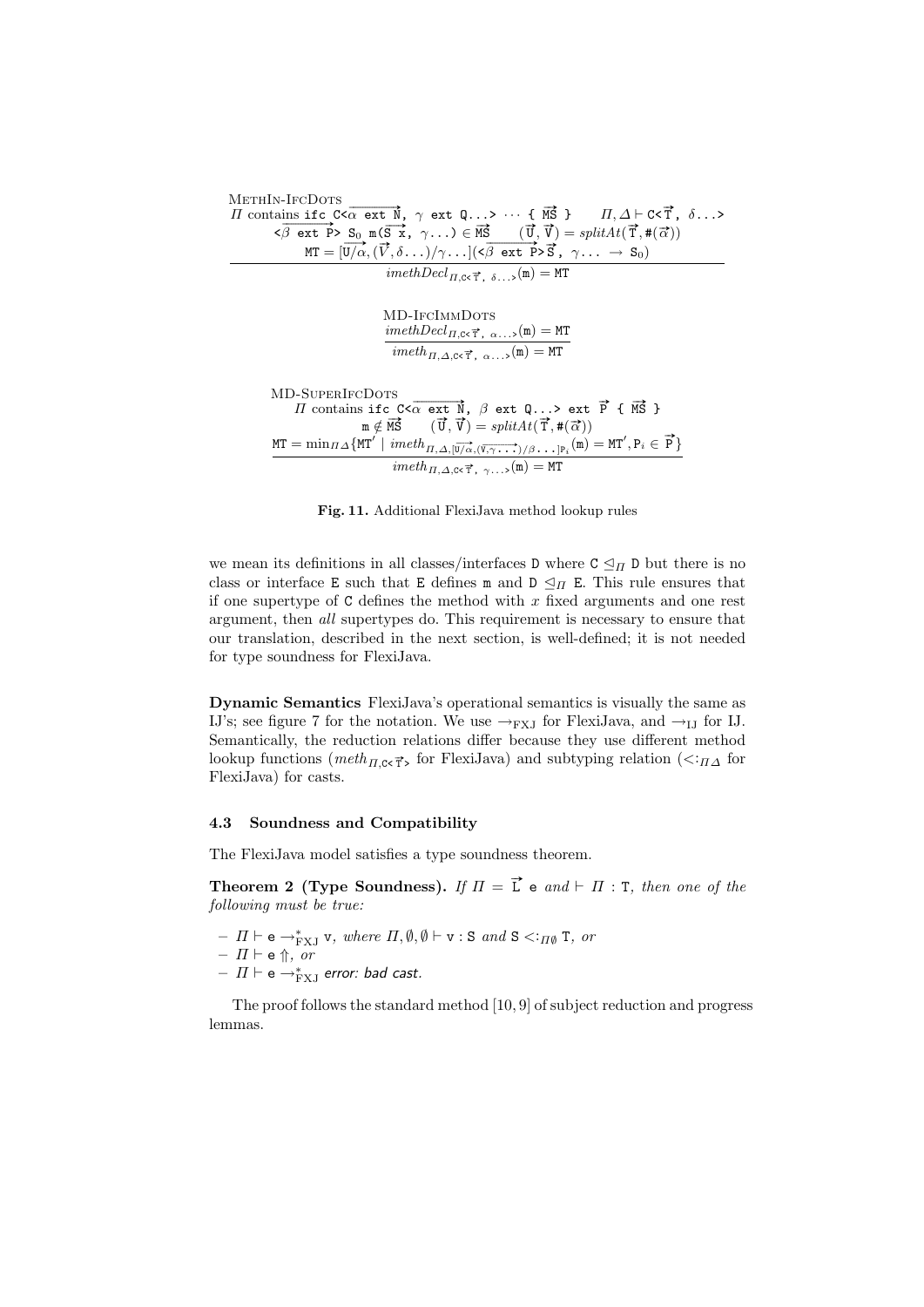TPROG  
\n
$$
\overline{H} = \overrightarrow{L} e
$$
\n
$$
\overrightarrow{H \vdash L} \qquad \overrightarrow{H, \emptyset, \emptyset \vdash e : T} \qquad \text{all class, if c names in } \overrightarrow{L} \text{ distinct } \leq_{\overrightarrow{H}} \text{ antisymmetric } \vdash \overrightarrow{L} e : T
$$

TClass

TULASS

\n
$$
\Delta = \{\overline{\alpha} : (\overline{N}, \overline{f})\} \qquad \overline{\Pi}, \Delta \vdash \overline{N} \qquad \Pi, \Delta \vdash P \qquad \overline{\Pi}, \Delta \vdash \overline{q} \qquad \overline{\Pi}, \Delta \vdash \overline{T}
$$
\n
$$
P = D < \overline{V} > \text{ where } \Pi \text{ contains class } D \cdots \qquad \text{consRestArgs}(\Pi, \Delta, (P, \overline{Q}))
$$
\n
$$
Q_i = E < \cdots > \text{ where } \Pi \text{ contains } \text{if } c \in \cdots \text{ for all } Q_i \in \overline{Q} \qquad \text{fields}(\Pi, P) = \overline{U} \overline{g}
$$
\n
$$
\overline{f}, \overline{g} \text{ all distinct } \overline{\Pi}, c \vdash \overline{M} \qquad \overline{m} \text{ all distinct, where } \overline{M} = \langle \cdots \rangle \quad W \quad \overline{m} (\cdots) \quad \{ \cdots \}
$$
\n
$$
\forall Q_i \in \overline{Q}, \overline{m} \dots \text{in } \text{reth}_{\Pi, \Delta, Q_i}(\overline{m}) = M \text{ for some } M \text{ for } \Delta \}
$$
\n
$$
\Rightarrow \exists M \text{ or } \overline{x}, e \text{ in } \text{reth}_{\Pi, c < \overline{\alpha} \rangle}(\overline{m}) = (M \text{ or } \overline{x}, e)
$$
\n
$$
\Pi \vdash \text{class } C < \overline{\alpha} \text{ ext } \overline{N} \text{ s set } P \text{ impl } \overline{Q} \quad \{\overline{T} \text{ or } \overline{T} \text{ s } \overline{M}\}
$$

 $TFLEX$   $IFC \longrightarrow$ 

 $\Delta = {\alpha : (\mathbf{N}, \mathbf{f}\mathbf{f}), \beta : (\mathbf{Q}, \mathbf{t}\mathbf{t}) }$   $\overrightarrow{H, \Delta \vdash \mathbf{N}}$  $\overrightarrow{\Pi, \Delta \vdash P}$  consRestArgs $(\Pi, \Delta, \vec{P})$  $\Pi, \Delta \vdash \mathbf{Q}$  for all  $\mathbf{P}_i \in \mathbf{P}$   $\mathbf{P}_i = \mathbf{D} \cdot \cdot \cdot \cdot$  and  $\Pi$  contains if c  $\mathbf{D} \cdot \cdot \cdot \cdot \cdot \cdot \overline{\Pi}, \mathbf{C} \vdash \mathbf{M}$  $\vec{m}$  all distinct, where  $\vec{MS} = \vec{R} \cdot \vec{r} + \vec{r} \cdot \vec{r} - \vec{r} \cdot \vec{r}$  contains it c  $\vec{B} \cdot \vec{r}$  and  $\vec{r}$  consider  $\vec{r}$  consider  $\vec{r}$ ,  $\vec{r}$ ,  $\vec{r}$ ,  $\vec{r}$ ,  $\vec{r}$  $\Pi$  ifc C< $\alpha$  ext  $\overrightarrow{N}$ ,  $\beta$  ext Q...> ext  $\overrightarrow{P}$  {  $\overrightarrow{MS}$  }

**CONSISTENTIFCS** 

ConsistencyTERS

\n
$$
\forall \mathbf{m} \in \mathbf{m} \in \text{dom}(imeth_{\Pi,\Delta,\mathbf{P}_i}) \text{ for some } \mathbf{P}_i \in \mathbf{P}
$$
\n
$$
\Rightarrow (\mathbf{m} = \text{dom}(imeth_{\Pi,\Delta,\mathbf{P}_i}) \text{ for some } \mathbf{P}_i \in \mathbf{P})
$$
\n
$$
\Rightarrow (\mathbf{m} = \text{dom}(imeth_{\Pi,\Delta,\mathbf{P}_i}) \text{ for some } \mathbf{P}_i \in \mathbf{P})
$$
\n
$$
\Rightarrow (\mathbf{m} \in \mathbf{m} \in \mathbf{m} \in \mathbf{m} \in \mathbf{m} \in \mathbf{m} \in \mathbf{m} \in \mathbf{m} \in \mathbf{m} \in \mathbf{m} \in \mathbf{m} \in \mathbf{m} \in \mathbf{m} \in \mathbf{m} \in \mathbf{m} \in \mathbf{m} \in \mathbf{m} \in \mathbf{m} \in \mathbf{m} \in \mathbf{m} \in \mathbf{m} \in \mathbf{m} \in \mathbf{m} \in \mathbf{m} \in \mathbf{m} \in \mathbf{m} \in \mathbf{m} \in \mathbf{m} \in \mathbf{m} \in \mathbf{m} \in \mathbf{m} \in \mathbf{m} \in \mathbf{m} \in \mathbf{m} \in \mathbf{m} \in \mathbf{m} \in \mathbf{m} \in \mathbf{m} \in \mathbf{m} \in \mathbf{m} \in \mathbf{m} \in \mathbf{m} \in \mathbf{m} \in \mathbf{m} \in \mathbf{m} \in \mathbf{m} \in \mathbf{m} \in \mathbf{m} \in \mathbf{m} \in \mathbf{m} \in \mathbf{m} \in \mathbf{m} \in \mathbf{m} \in \mathbf{m} \in \mathbf{m} \in \mathbf{m} \in \mathbf{m} \in \mathbf{m} \in \mathbf{m} \in \mathbf{m} \in \mathbf{m} \in \mathbf{m} \in \mathbf{m} \in \mathbf{m} \in \mathbf{m} \in \mathbf{m} \in \mathbf{m} \in \mathbf{m} \in \mathbf{m} \in \mathbf{m} \in \mathbf
$$

TMETHOD

**THETHOD**  
\n
$$
\overrightarrow{H}
$$
 contains class  $C < \overrightarrow{\beta}$  ext  $\overrightarrow{P}$  ext  $\overrightarrow{Q}$  imply  $\overrightarrow{R}$  { ... } this  $\notin \overrightarrow{X}$   
\n $\overrightarrow{X}$  distinct  $\overrightarrow{H}, \Delta \vdash \overrightarrow{N}$   $\overrightarrow{H}, \Delta \vdash T$   $\Gamma = {\overrightarrow{x} : \overrightarrow{S}, \text{ this} : C < \overrightarrow{\beta} > } \overrightarrow{H}, \Delta, \Gamma \vdash e : \overrightarrow{U}$   
\n $U <: H \Delta T$   $\Delta = {\overrightarrow{\alpha} : (\overrightarrow{N}, \overrightarrow{H}), \beta : (\overrightarrow{P}, \overrightarrow{H}) } \overrightarrow{override}(\overrightarrow{H}, \Delta, \overrightarrow{m}, \overrightarrow{Q}, < \overrightarrow{\alpha} \text{ ext } \overrightarrow{N} > \overrightarrow{S} \rightarrow T )}$   
\n $\forall R_i \in \overrightarrow{R} \cdot \overrightarrow{H}, \Delta \vdash \overrightarrow{S} \quad override(\overrightarrow{H}, \Delta, \overrightarrow{m}, R_i, < \overrightarrow{\alpha} \text{ ext } \overrightarrow{N} > \overrightarrow{S} \rightarrow T )$   
\n $\overrightarrow{H}, C \vdash \overrightarrow{\alpha} \text{ ext } \overrightarrow{N} > T \text{ m}(\overrightarrow{S} \text{ x})$  { e } }

TMethSig

**IDENTIFYG**  
\n
$$
\frac{\Pi \text{ contains } \text{if } c \text{ } C \leq \overline{\beta} \text{ ext } P, \ \gamma \text{ ext } R... > \text{ ext } \overline{Q} ...
$$
\n
$$
\frac{\Delta = \{ \alpha : (\text{N}, \text{ff}), \beta : (P, \text{ff}), \gamma : (\text{R}, \text{tt}) \}}{\Pi, \Delta \vdash \overline{\text{N}} \text{ this } \notin \overline{X} \qquad \forall Q_i \in \overline{Q} \text{. } override(\Pi, \Delta, \text{m}, Q_i, \langle \overline{\alpha} \text{ ext } \overline{\text{N}} \rangle \overline{S}, \ \gamma ... \rightarrow T)}
$$
\n
$$
\frac{\Pi, C \models \langle \overline{\alpha} \text{ ext } \overline{\text{N}} \rangle \top \text{ m}(\overline{S} \overline{\text{K}}, \ \gamma ...)
$$

O**VERRIDE**  $\forall$ MT'.  $(\exists \vec{x}, e \cdot \text{meth}_{\Pi,\text{N}}(\text{m}) = (\text{MT}', \vec{x}, e) \text{ or } \text{imeth}_{\Pi,\Delta,\text{N}}(\text{m}) = \text{MT}') \Rightarrow$ MT <:  $\pi_{\Delta}$ , MT where  $MT = \langle \overline{\alpha} \text{ ext } \overline{P} \rangle$   $\cdots$  and  $\Delta' = \{ \alpha : (P, ff) \}$  $override(\Pi, \Delta, m, N, MT)$ 

Fig. 12. FlexiJava: well-typed definitions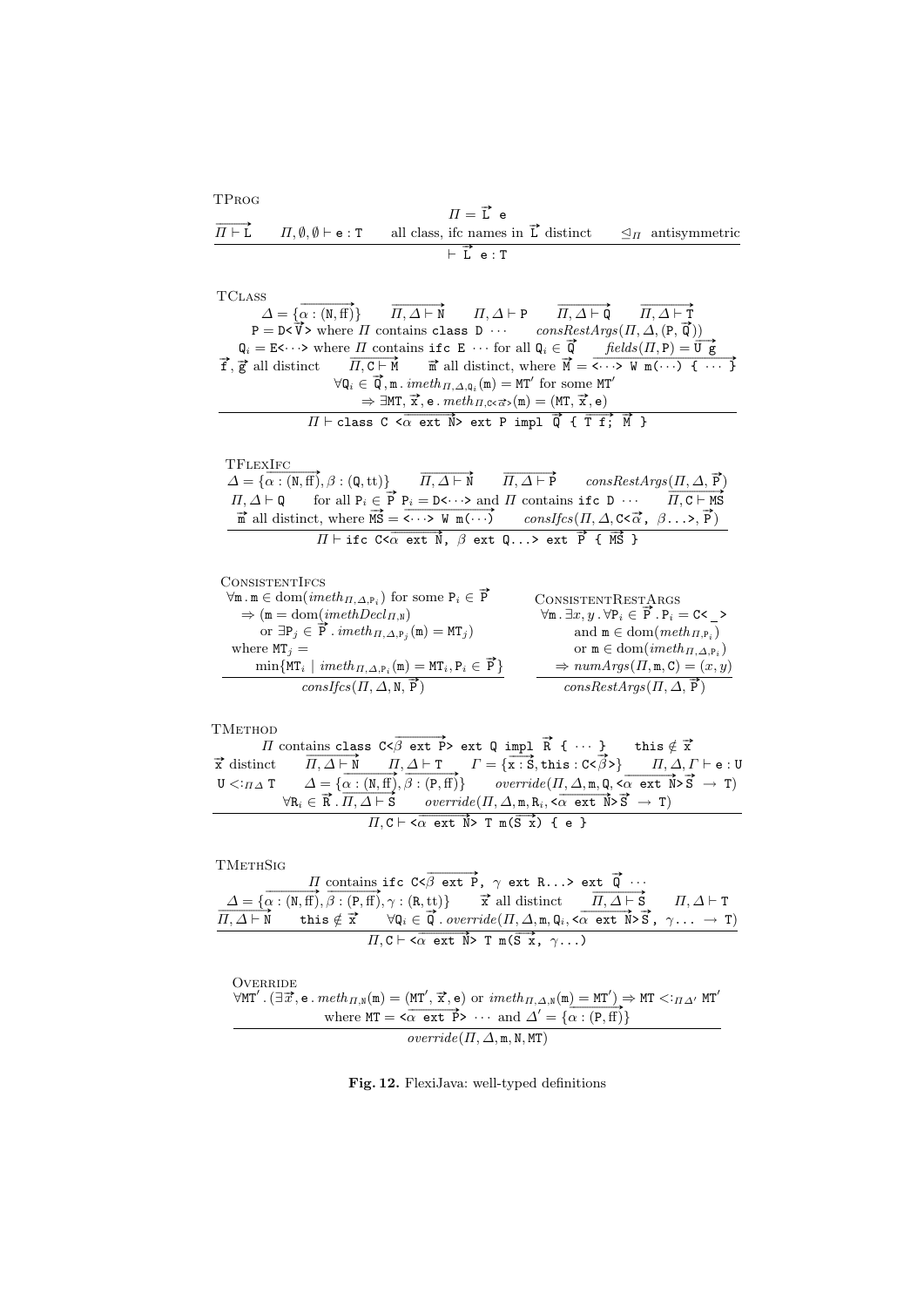**Lemma 1 (Subject Reduction).** If  $\vdash \Pi : \mathbb{U}$  and  $\Pi, \Delta, \Gamma \vdash e : \mathbb{T}$  and  $\Pi \vdash \Pi$ e  $\rightarrow_{\text{FXJ}}$  e', then either e' is an error configuration or  $\Pi, \Delta, \Gamma \vdash e' : S$ , where  $S \leq H \Delta$  T.

**Proof:** case analysis on the reduction  $\Pi \vdash e \rightarrow_{FXJ} e'$ . Proving the case for R-Call requires lemma 3, below.

### Lemma 2 (Progress). If

 $- \vdash \Pi : U \text{ and }$  $-I, \Delta, \emptyset \vdash e : T$ ,

then either

– e is a value, or  $\Pi \vdash$  e  $\rightarrow$ <sub>FXJ</sub> e', where e' closed, or  $-I\to P_{\text{FX}I}$  error: bad cast.

Proof: Assume e is not a value. Since e is closed, a unique decomposition lemma (not included) guarantees the existence of a unique context  $\mathcal E$  and redex  $\mathbf r$  such that  $e = \mathcal{E}[r]$ . The proof then proceeds by case analysis on r.

Lemma 3 (Method Typing).  $If \vdash \Pi : \mathbb{W}$  and

 $- \text{meth}_{\Pi,\text{C}\ltimes \overrightarrow{T}}(\mathfrak{m}) = (\langle \overrightarrow{\alpha} \text{ ext } \overrightarrow{P} \rangle \overrightarrow{U} \rightarrow U_0, \overrightarrow{x}, e), \text{ and}$  $- \Pi, \Delta \vdash \mathsf{C} \leq \overrightarrow{\mathsf{T}}$ , and  $\frac{H, \Delta \vdash C}{H, \Delta \vdash V, \text{ and}}$ –  $\overrightarrow{u} \leq H, \Delta \vdash v, \text{ and}$ <br> $\overrightarrow{v} \leq H, \Delta \sigma(P), \text{ where } \sigma(P) = [\overrightarrow{v}/\alpha]P,$ 

then there exists some type N such that

$$
- C<\vec{T}
$$
  $\leq$   $\therefore$   $\Pi \triangle N$ , and  
\n $- \Pi$ ,  $\triangle \vdash N$ , and  
\n $- \Pi$ ,  $\triangle$ , { $\overline{x} : \sigma(U)$ , this :  $N$ }  $\vdash$  e : S, and  
\n $- S < \therefore$   $\Pi \triangle \sigma(U_0)$ .

**Proof:** Use an induction on derivation of  $meth_{\Pi, C \leq \vec{T}}(m)$ , with the observation that if  $C \leq \vec{T}$  is well-formed and extends  $D \leq \vec{U}$  in a well-typed program, then  $\Pi$ ,  $\Delta \vdash D \leq \vec{U} > 0$ 

Also we demonstrate that our proposed extension does not change the behavior of existing IJ programs.

Theorem 3 (Backward Compatibility with IJ). If  $\vdash_{IJ} \Pi : T$ , then  $\vdash_{\text{FXJ}}$  $\Pi$ : T. Further, for all  $IJ$  expressions  $e$  and  $e'$ ,  $\Pi \vdash e \rightarrow_{IJ} e'$  if and only if  $\Pi \vdash$  e  $\rightarrow_{\text{FXJ}}$  e'.

Proof: The proof uses the fact that FlexiJava's type system and operational semantics are conservative extensions of IJ's, allowing for the fact that FlexiJava's  $\Delta$ ,  $meth_{\Pi,\mathcal{C}\lt \vec{\mathsf{T}}>}$ ,  $imeth_{\Pi,\Delta,\mathcal{C}\lt \vec{\mathsf{T}}}$ , and  $\langle \cdot \rangle_{\Pi\Delta}$  are also conservative extensions.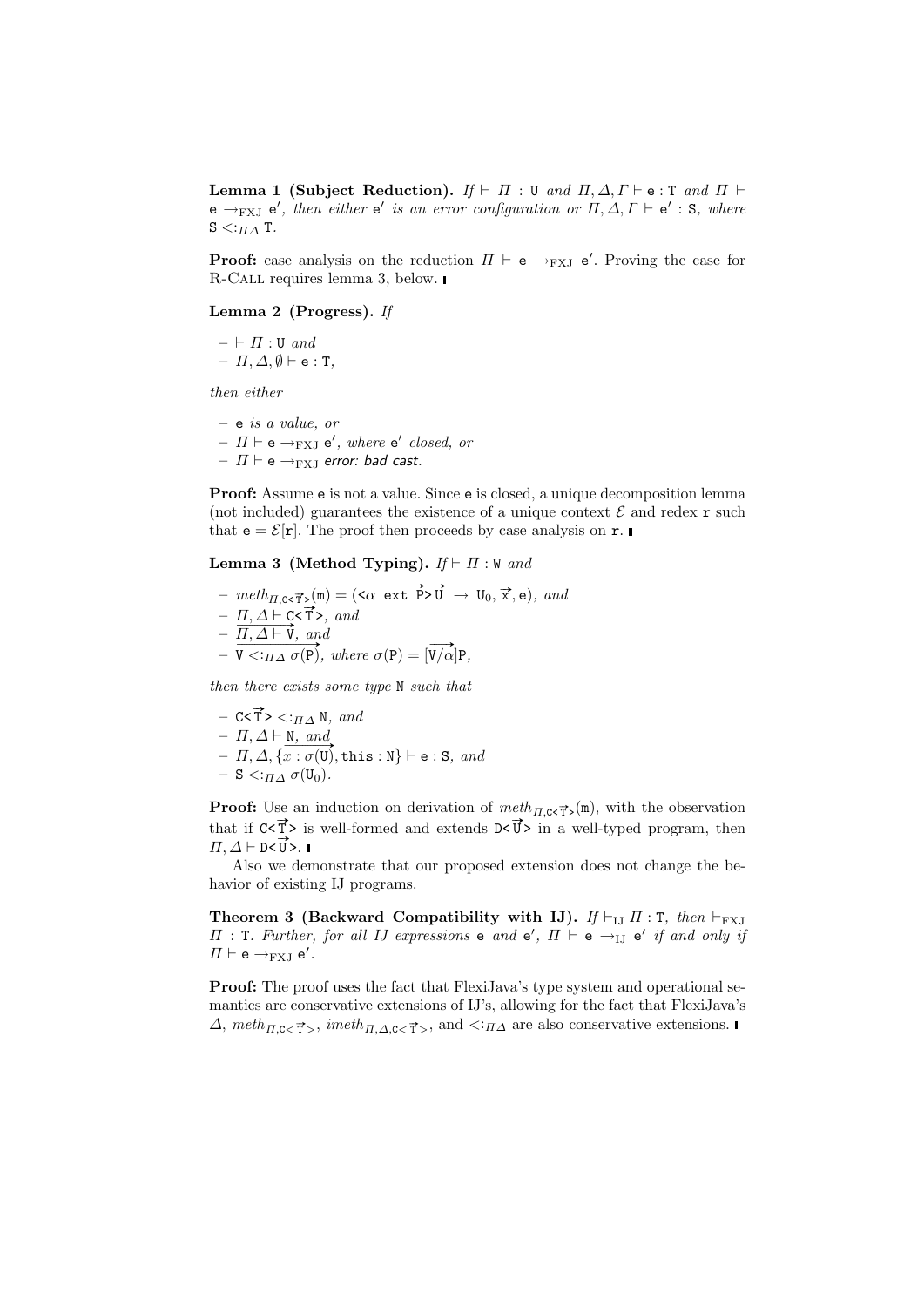```
class Pair<X, Y> {
   X fst;
   Y snd;
}
                      class Unit<> { }
```
Fig. 13. The Pair and Unit classes

### 5 Translating FlexiJava back to a Model of Java

To show that FlexiJava is compatible with existing models of the Java language, we provide a translation from FlexiJava to IJ. We prove that this translation preserves typing and run-time behavior.

#### 5.1 Overview of the Translation

The translation requires two predefined IJ classes (figure 13). With these classes, a programmer can construct arbitrary tree structures, though the translation uses them only to build lists where a Unit instance, not null, signifies the end of the list. These lists, however, have two important properties: they are heterogeneous, and their types define their length<sup>4</sup> and the types of their elements precisely. Therefore, a program can extract a value from a Pair structure, however deeply nested, without worrying about reaching the end of the tree or having to cast the result to the desired type.

The translation uses these structures in the following ways:

- 1. It transforms each variable-arity interface into one that accepts a single required type argument in place of the original rest argument.
- 2. It replaces any occurrences of the rest argument in the interface's method signatures or ext clauses with the new single type argument.
- 3. It modifies any occurrences of the interface type to assemble their optional type arguments into a list structure as described above.
- 4. It modifies any methods that override or implement a method modified in point 2 above so that they accept the same argument signature and then decompose that structure in their bodies.
- 5. Finally, it modifies any calls to methods affected by points 2 or 4 above so that they assemble their arguments into a list structure.

Figure 14 presents the translation of an illustrative example, the Function interface and the Factorial class from section 3.1. In our model, we use let expressions to represent local variables, such as those in Fact.apply.

Finally, note that our translation is defined only on well-typed FlexiJava programs.

<sup>4</sup> Technically, it provides an upper bound because a programmer could always assign null to snd. Our translation uses the classes only as intended, so the type precisely encodes the length and the elements' types.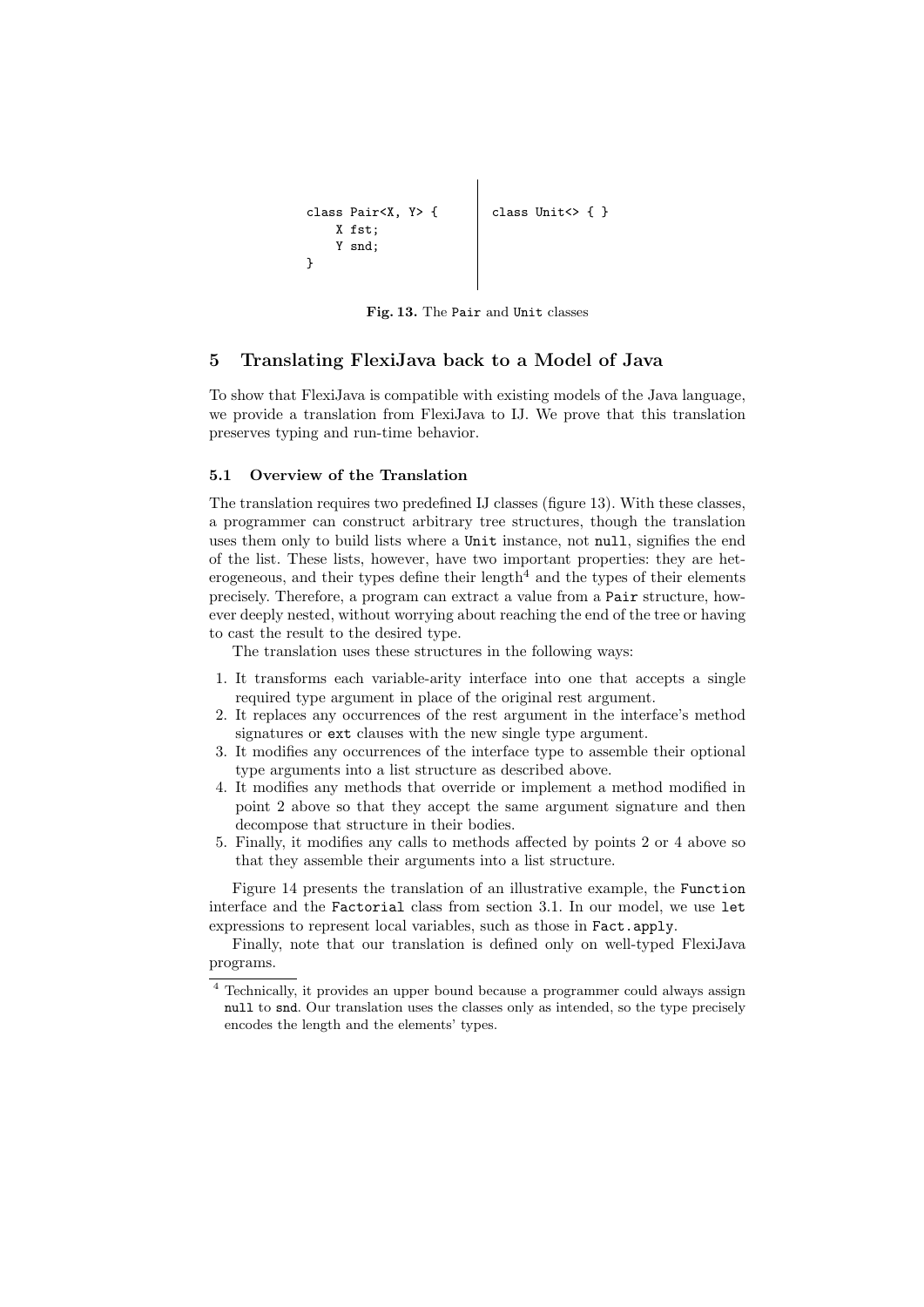```
ifc Function<R ext Object, D ext Object> {
 R apply(D);
}
class Fact impl Function<Integer, Pair<Integer, Unit>> {
  Integer apply(Pair<Integer, Unit> args) {
    Integer n = \arg s.fst;if (n == 0)return 1;
    else
      return n * this.apply(new Pair<Integer, Unit>(n - 1, new Unit()));
 }
}
```
Fig. 14. Translation example: Function and Factorial

### 5.2 The Formal Translation

Our translation is defined by a series of inference rules that define the following translation relations:

```
\vdash \Pi \mapsto \Pi' Program \Pi translates to \Pi'\Pi \vdash T \mapsto T'Program \Pi translates type T to T<sup>'</sup>
\Pi, \Delta, \Gamma \vdash e \mapsto e' Expression e translates to e' in the given context
```
Figure 15 contains selected inference rules that define the translation process. The missing rules are straightforward variations on those presented; the translation rules for expressions generally recur on subexpressions and subtypes without making any changes.

Some care is required to translate interface types of the form  $C \leq \vec{T}$ ,  $\alpha \dots$ . Consider the following example:

```
interface A < X, Y \dots > extends B < X, Y \dots > \{ \dots \}
```
The translation of A accepts two type arguments, the second of which must be a pair structure as discussed above. If B expects one fixed argument, then the translation of the type application is trivial: A simply passes its second argument along to B without modifications. If, however, B does not expect any fixed arguments but only a rest argument, then the translation of this type application must construct a new type that includes X as well as all of the types supplied for Y.

Note: Had we used a tuple class, rather than a sequence of nested pairs, to implement these varargs, this translation of A would have been impossible, as there would be no way to decompose and then reconstruct this tuple in the context above. Our list structure makes this trivial, however; we simply cons the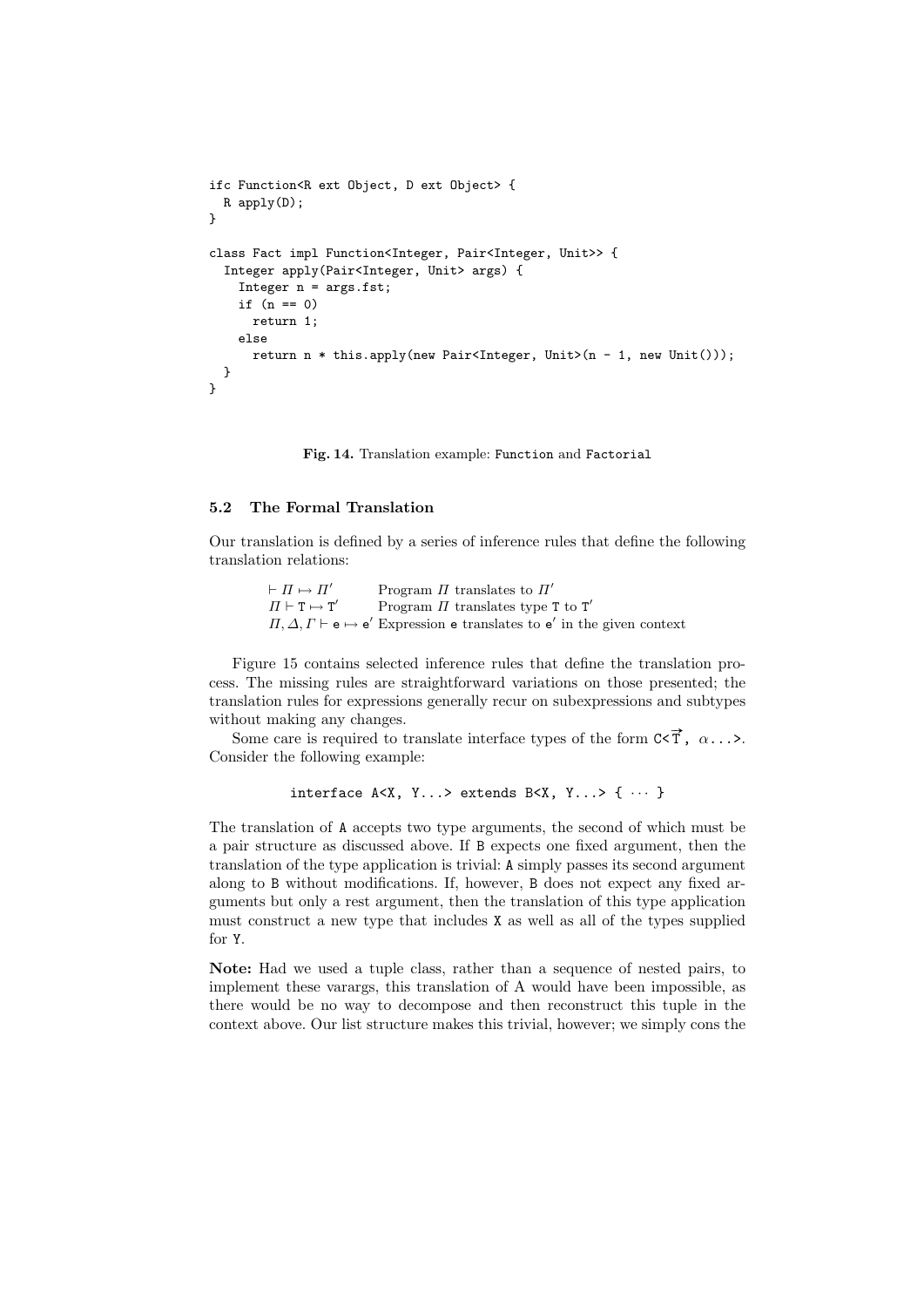| TRANSCLASS<br>$\Pi \vdash N \mapsto N'$              | $\Pi \vdash P \mapsto P'$ $\Pi \vdash Q \mapsto Q'$ $\Pi \vdash T \mapsto T'$ $\Pi, C \vdash M \mapsto M'$                                                                                                                                                                                                                                                                                                                                                                                                                                                                                                                                                                                                                                                                                                                                                                                                                                                                                                                                                                                                                                                                                                                                                                                                                                                                               |  |
|------------------------------------------------------|------------------------------------------------------------------------------------------------------------------------------------------------------------------------------------------------------------------------------------------------------------------------------------------------------------------------------------------------------------------------------------------------------------------------------------------------------------------------------------------------------------------------------------------------------------------------------------------------------------------------------------------------------------------------------------------------------------------------------------------------------------------------------------------------------------------------------------------------------------------------------------------------------------------------------------------------------------------------------------------------------------------------------------------------------------------------------------------------------------------------------------------------------------------------------------------------------------------------------------------------------------------------------------------------------------------------------------------------------------------------------------------|--|
|                                                      | $\frac{1}{\prod \vdash \text{class } C \leq \alpha \text{ ext } N} \Rightarrow \text{ext } P \text{ impl } \overrightarrow{Q} \left\{ \overrightarrow{T} \overrightarrow{f} \right\} \Rightarrow \text{class } C \leq \alpha \text{ ext } N' > \text{ext } P' \text{ impl } \overrightarrow{Q} \left\{ \overrightarrow{T} \overrightarrow{f} \right\} \Rightarrow \overrightarrow{M} \Rightarrow P' \text{ obj } \overrightarrow{Q} \left\{ \overrightarrow{T} \left( \overrightarrow{f} \right) \right\}$                                                                                                                                                                                                                                                                                                                                                                                                                                                                                                                                                                                                                                                                                                                                                                                                                                                                               |  |
|                                                      |                                                                                                                                                                                                                                                                                                                                                                                                                                                                                                                                                                                                                                                                                                                                                                                                                                                                                                                                                                                                                                                                                                                                                                                                                                                                                                                                                                                          |  |
|                                                      | TRANSFLEXIFC<br>$\overrightarrow{H} \vdash \mathbb{N} \rightarrow \mathbb{N}'$ $\overrightarrow{H} \vdash \mathbb{Q} \mapsto \mathbb{Q}'$ $\overrightarrow{H, C} \vdash \mathbb{MS} \mapsto \mathbb{MS}'$<br>$\overrightarrow{\Pi \vdash \text{ifc C}\text{<}\alpha \text{ ext N}}, \ \beta \text{ ext P} \text{>} \text{ ext } \overrightarrow{\mathbb{Q}} \in \overrightarrow{\text{MS }} \rightarrow \rightarrow$<br>ifc $C < \alpha$ ext $N'$ , $\beta$ ext Any> ext $\overrightarrow{Q}'$ { $\overrightarrow{MS}'$ }                                                                                                                                                                                                                                                                                                                                                                                                                                                                                                                                                                                                                                                                                                                                                                                                                                                                |  |
| TRANSMETHREST                                        | $\begin{array}{ccc} \textit{II contains class } & \textsf{C}\texttt{<}\overrightarrow{\beta} \text{ ext } \overrightarrow{P} \texttt{>}\cdots \texttt{ } \overrightarrow{\textit{II} \vdash N \mapsto N'} \\ \textit{II} \vdash \texttt{T}_0 \mapsto \texttt{T}' & \overrightarrow{\textit{II} \vdash \texttt{T} \rightarrow T'} & \Delta = \{\overrightarrow{\alpha} : (\texttt{N},\texttt{ff}), \overrightarrow{\beta} : (\texttt{P},\texttt{ff})\} & \textit{I'} = \{\overrightarrow{\texttt{x}}: \overrightarrow{\texttt{I}}\} \end{array}$<br>$\Pi, \Delta, \Gamma \vdash \mathtt{e} \mapsto \mathtt{e}' \qquad \textit{numArgs}( \Pi, \mathtt{m}, \mathtt{C}) = (n, 1) \qquad (\overrightarrow{\mathtt{U}}, \overrightarrow{\mathtt{V}}) = \textit{splitAt}(\mathtt{T}^7, n)$<br>$(\overrightarrow{\mathbf{y}},\overrightarrow{\mathbf{z}})=\operatorname{splitAt}(\overrightarrow{\mathbf{x}},n)\qquad \mathbf{z}'\notin\overrightarrow{\mathbf{y}}\qquad (\mathbf{W},\mathbf{e}'')=\operatorname{mkLet}(\overrightarrow{\mathbf{V}},\overrightarrow{\mathbf{z}},\mathbf{z}',\mathbf{e}')$<br>$\Pi, C \vdash \stackrel{\cdot}{\longleftarrow} \overrightarrow{ext \text{ with } T_0 \text{ in } (T \text{ x})} \text{ } \{e\} \mapsto \stackrel{\cdot}{\longleftarrow} \overrightarrow{ext \text{ in } V} \supset T'_0 \text{ in } (U \text{ y, } W \text{ z'}) \text{ } \{e''\}$ |  |
| TRANSFLEXSIGNATURE                                   | $\overrightarrow{\varPi\vdash{\tt N}\mapsto{\tt N}'}\qquad\varPi\vdash{\tt T}_0\mapsto{\tt T}'_0\qquad\overrightarrow{\varPi\vdash{\tt T}\mapsto{\tt T}'}\qquad\text{rest}\notin\overrightarrow{\tt x}$<br>$\overrightarrow{\Pi, C} \vdash \overrightarrow{\alpha}$ ext $\overrightarrow{N}$ $T_0$ $\overrightarrow{\mathfrak{n}}$ $(\overrightarrow{T x}, \beta \dots) \mapsto \overrightarrow{\alpha}$ ext $\overrightarrow{N'}$ $T'_0$ $\overrightarrow{\mathfrak{n}}$ $(\overrightarrow{T}' \overrightarrow{x}, \beta \text{ rest})$                                                                                                                                                                                                                                                                                                                                                                                                                                                                                                                                                                                                                                                                                                                                                                                                                                                 |  |
| TYPELISTEMPTY<br>$typeList(\bullet) = \mathtt{Unit}$ | TRANSTAPPREST<br><i>II</i> contains if c C< $\overrightarrow{\alpha}$ ext $\overrightarrow{\mathbb{N}}$ , $\beta$ ext Q ><br>$\overrightarrow{\Pi \vdash \mathtt{T} \mapsto \mathtt{T}' }$ $(\overrightarrow{\mathtt{U}}, \overrightarrow{\mathtt{V}}) = splitAt(\overrightarrow{\mathtt{T}'}, \#(\overrightarrow{\alpha}))$<br>$\Pi \vdash C \leq \vec{T} \geq \rightarrowtail C \leq \vec{U}$ , $typeList(\vec{V}) \geq$                                                                                                                                                                                                                                                                                                                                                                                                                                                                                                                                                                                                                                                                                                                                                                                                                                                                                                                                                               |  |
| TYPELIST'EMPTY<br>$typeList'(\bullet;\beta)=\beta$   | TRANSTAPPFLEX<br>I KANS LAPPLES<br>$\Pi$ contains if $c$ $<\alpha$ ext $\vec{N}$ , $\gamma$ ext $\vec{Q}$ ><br>$\Pi \vdash T \mapsto T'$ $(\vec{U}, \vec{V}) = splitAt(T', \#(\vec{\alpha}))$<br>$\Pi \vdash \mathsf{C} \leq \vec{\mathsf{T}}, \ \beta \ldots \geq \mapsto \mathsf{C} \leq \vec{\mathsf{U}}, \ \ \text{typeList}'(\vec{\mathsf{V}}; \beta) \geq$                                                                                                                                                                                                                                                                                                                                                                                                                                                                                                                                                                                                                                                                                                                                                                                                                                                                                                                                                                                                                         |  |
| <b>TYPELIST</b>                                      | TYPELIST'<br>$typeList'(\vec{\mathbf{T}};\beta)=\mathbf{U}$<br>$typeList(\vec{T})=U$<br>$\overline{typeList((T_0, \vec{T}))} = \overline{Pair} \leq T_0, \vec{U}$ $\overline{typeList'((T_0, \vec{T}); \beta)} = \overline{Pair} \leq T_0, \vec{U}$                                                                                                                                                                                                                                                                                                                                                                                                                                                                                                                                                                                                                                                                                                                                                                                                                                                                                                                                                                                                                                                                                                                                      |  |
| TRANSCALLREST                                        | $\begin{array}{c} \n\overline{H}, \Delta, \Gamma \vdash \mathbf{e}_0 \mapsto \mathbf{e}'_0 \qquad \overline{H}, \Delta, \Gamma \vdash \mathbf{e}_0 : \mathsf{T} \ \overline{H} = \mathsf{C} \mathsf{C} \cdots > \qquad \overline{H \vdash \mathsf{V} \mapsto \mathsf{V}'} \qquad \overline{H}, \Delta, \Gamma \vdash \mathbf{e} \mapsto \mathbf{e}' \qquad numArgs(\Pi, \mathsf{m}, \mathsf{C}) = (n, 1) \ \overline{m} \in \mathit{th}_{\Pi, \mathsf{T}}(\mathsf{m}) = (\mathsf{c} \overline$<br>$\overrightarrow{\Pi\vdash\mathtt{U}\mapsto\mathtt{U}'}\qquad(\overrightarrow{\mathtt{g}},\overrightarrow{\mathtt{h}})=\underline{\mathit{split}}At(\overrightarrow{\mathtt{e}},n)\qquad(\_,\overrightarrow{\mathtt{W}})=\mathit{split}At(\overrightarrow{\mathtt{U}'},n)$                                                                                                                                                                                                                                                                                                                                                                                                                                                                                                                                                                                                             |  |

 $\overrightarrow{\Pi,\Delta,\Gamma \vdash \mathsf{e}_0.\mathtt{m}\triangleleft\overrightarrow{V}\triangleleft\overrightarrow{\mathsf{e}})\mapsto \mathsf{e}'_0.\mathtt{m}\triangleleft\overrightarrow{\mathsf{e}}$  $\overrightarrow{v}>(\overrightarrow{g}, \overrightarrow{pkgArgs(\overrightarrow{W}, \overrightarrow{h}))})$ 

Fig. 15. Selected translation rules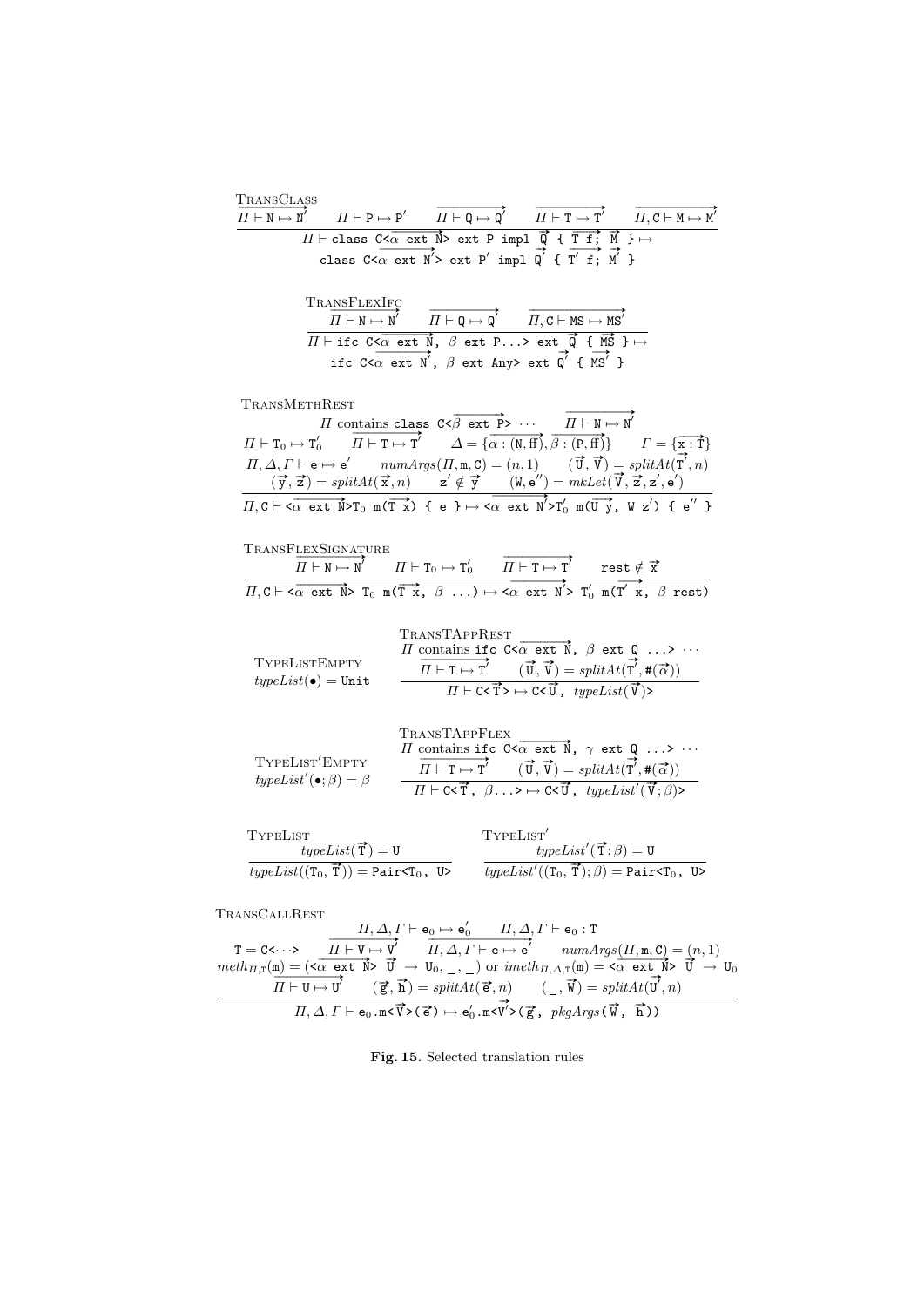new type X onto the front of the list as implemented in the TransTAppRest rule.

As a consequence of the TRANSCALLREST and PKGARGS rules, the translation of an affected method-call expression must state the types of some of its arguments multiple times; for example, if f implements

Function<Integer, Integer, String>, then a call to f.apply would translate as follows:

### f.apply(new Pair<Integer, Pair<String, Unit>> (3, new Pair<String, Unit>  $("foo", new Unit())$ )

Each value appears exactly once, but for each Pair type that appears in this expression, its tail must also appear one additional time. As a result, the length of such method-call expressions increases by an amount that varies quadratically with the number of types supplied to the relevant rest argument. Thus the resulting source file may grow larger than the original but in a controlled fashion. We leave it as an open problem to find a correct translation that requires linear space.

### 5.3 Structural Properties of the Translation

This translation is correct with respect to the static semantics of FlexiJava.

Theorem 4 (Translation Preserves Typing). If  $\vdash_{\text{FXI}} \Pi : \text{T}$  and  $\vdash \Pi \mapsto \Pi'$ and  $\Pi \vdash T \mapsto T'$ , then  $\vdash_{IJ} \Pi' : T'$ .

**Proof:** The proof follows the derivation of  $\vdash_{\text{FXJ}} \Pi$  : T; it relies heavily on supplementary lemmas. These lemmas are not stated here for space reasons, but they establish that translation preserves many other properties of the program, including the following:

- expression typing;
- well-formedness of definitions, methods, signatures, types;
- interface consistency; and
- subtyping.

For many of these lemmas, it is also necessary to translate the types that appear in  $\Delta$  and  $\Gamma$ . This in turn requires a lemma that states that translation and type substitution commute.

Lemma 4 (Commutativity of Translation and Type Substitution). If  $\Pi, \Delta \vdash T$  and

- $-I, \Delta \vdash N$  and
- $\frac{H, \Delta \vdash N}{H, \Delta \vdash U}$  and
- $\Pi \vdash \mathtt{T} \mapsto \mathtt{T}'$  and
- $\Pi \vdash \mathbb{N} \mapsto \mathbb{N}'$  and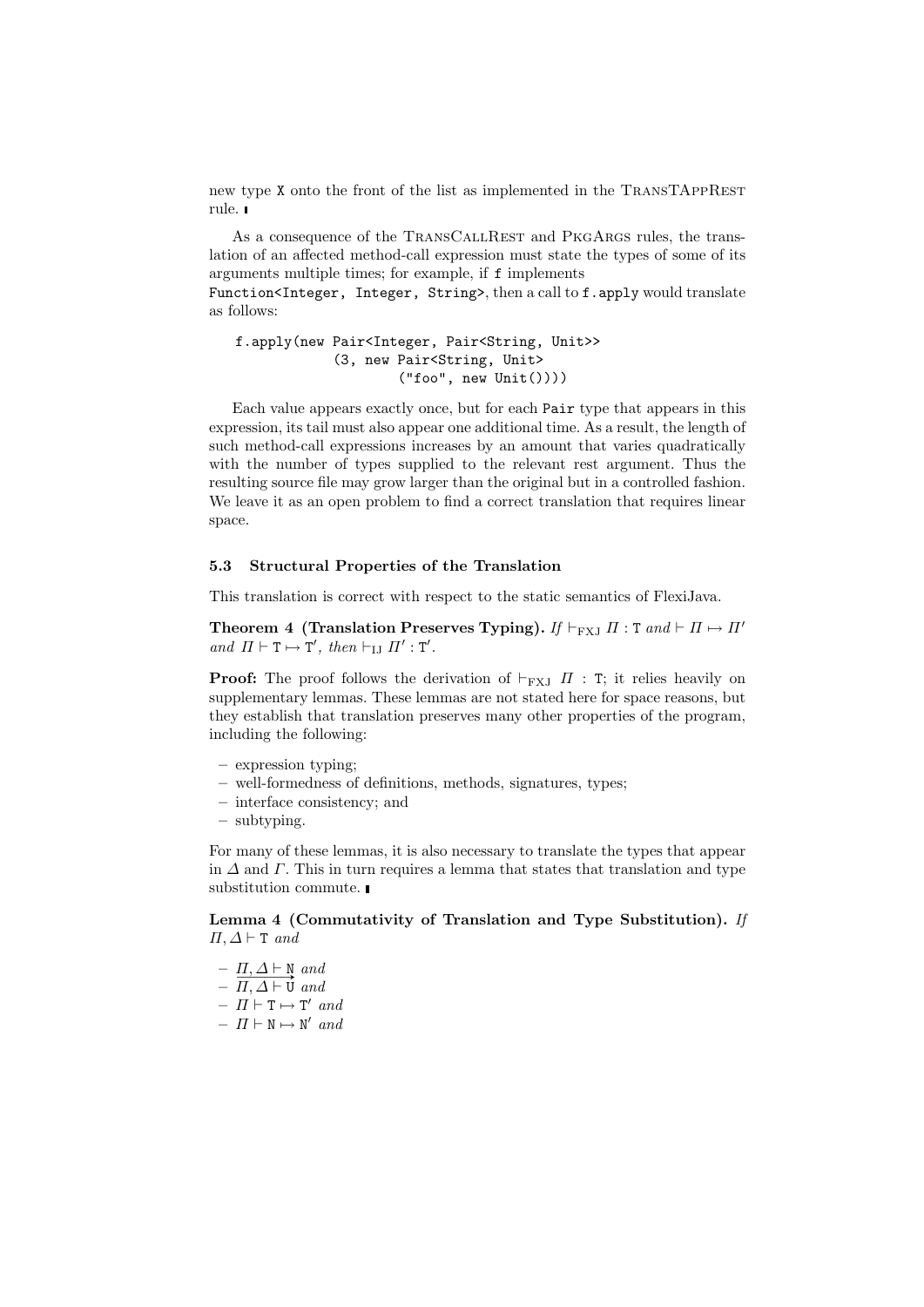–  $\overline{\phantom{a}}$  $\Pi \vdash U \mapsto U^{\tilde{\prime}},$ 

then all of the following hold:

 $-I\!\!I\vdash [T/\alpha]N \mapsto [T'/\alpha]N', \text{ and}$  $- H \vdash [1/\alpha]_N \mapsto [1/\alpha]_N$ <br>  $- H \vdash [\vec{U}/\beta \dots]_N \mapsto [\vec{U}']_N$  $\mathrm{U}^{\prime}/\beta]\mathrm{N}^{\prime}, \ and$  $-II \vdash [\vec{U}, \gamma \dots / \beta \dots] N \mapsto [typeList']$  $\rightarrow$  $(\mathtt{U}^{\prime};\gamma)/\beta]\mathtt{N}^{\prime}$ 

where  $\alpha$  is not in T and  $\beta$  is not in  $\vec{U}$ ,  $\gamma$ .

**Proof of Lemma 4:** Induction on  $\Pi, \Delta \vdash \mathbb{N}$ .

Finally, we establish that the translation preserves the behavior of the program. Informally, this result states that performing a single reduction step and then translating provides the same result as translating then performing possibly many reduction steps.

Theorem 5 (Translation Preserves Behavior). Let Π, e be a FlexiJava program and expression such that  $\vdash \Pi : S$  and

$$
\varPi,\varDelta,\varGamma\vdash {\tt e} : {\tt T}
$$

for some well-formed  $\Delta$ ,  $\Gamma$ , S and T. Let  $\Pi'$  and d be an IJ program and expression such that  $\vdash \Pi \mapsto \Pi'$  and  $\Pi, \Delta, \Gamma \vdash e \mapsto d$ .

If  $\Pi \vdash e \rightarrow_{FXJ} e'$ , then  $\Pi' \vdash d \rightarrow_{IJ}^* d'$  and  $\Pi, \Delta, \Gamma \vdash e' \mapsto d'.$ 

**Proof:** Induction on  $\Pi$ ,  $\Delta$ ,  $\Gamma \vdash e : T$ . Multiple reductions in IJ are required when e is a method call expression that invokes a method whose translation involves a list argument. First, several reductions may be necessary to assemble the list structure, then the actual method call reduction takes place, and finally several more reductions occur to reduce the let expressions introduced by the translation. The result of these last reductions is equivalent to the translation of  $e'$ .

Because we can exploit the heterogeneity of the constructed "lists," our translation algorithm does not add any type-cast expressions to the program, unlike the "erasure" translation from FGJ to FJ. This dramatically simplifies the statement and proof of this theorem, as we do not have to demonstrate that these additional casts cannot fail at run time.

### 6 From a Model to a Full Language

Scaling FlexiJava to the full Java 1.5 programming language requires that we address four concerns: type erasure, method overloading, separate compilation, and library compatibility.

First, we must handle the fact that our translation using the Pair and Unit classes, which is designed for languages without type erasure, can lead to problems under Java's type erasure rules. Instead of the translation in the previous section, we could generate new interfaces by-need. New interfaces would need to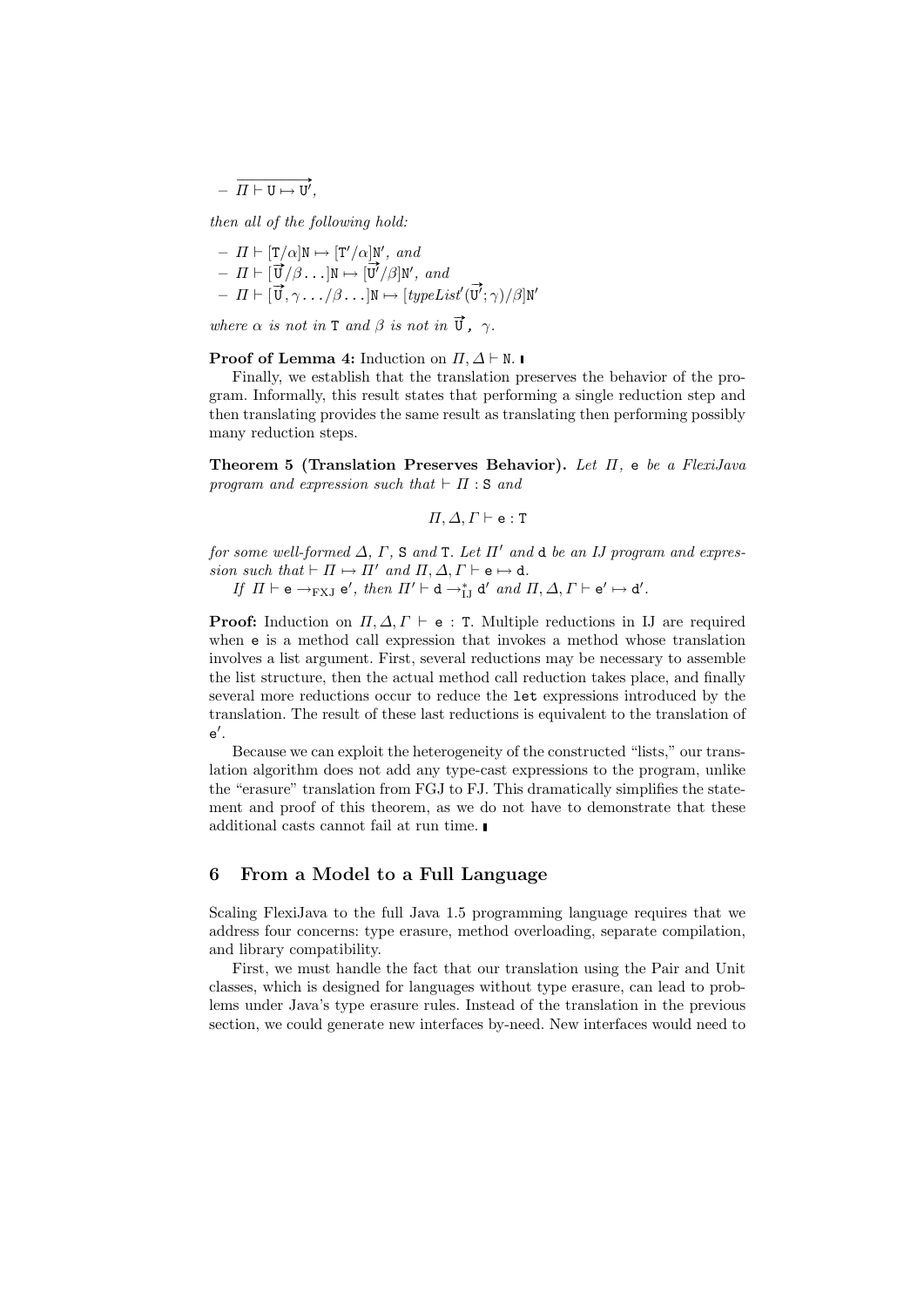be generated only when a different number of type arguments were used. This would result in Scala-like versions of the interface on the back-end but without restricting instantiations to a maximum number of generic arguments.

Second, we need to address overloading. A generalization of Java's current overload resolution mechanism should suffice. Consider the following Java classes:

```
class Overloaded<X extends Object> {
    void m(X arg) { ... }
    void m(String s) { ... }
}
class Client {
    void m() {
        Overloaded<String> ov =
            new Overloaded<String>();
        ov.m("Hello, world!");
    }
}
```
Java compiles Overloaded without a warning, even though there exists a choice for X that causes an overload conflict. Java also allows the specialization of Overloaded at String, even though this specifically results in conflicting methods. Instead, Java delays the error until it is actually significant: it signals an error at the invocation of ov.m, because the overload resolution is ambiguous. We conjecture that the obvious generalization to overloading with variable arity generics suffices.

Third, existing separate compilation mechanisms continue to work with Flexi-Java. Type-checking a FlexiJava class or interface requires the definitions of all supertypes and the definitions of all types used within the body of the definition. Translating a FlexiJava class or interface down to Java requires no additional information. As this is exactly the same information that is required to compile a Java class or interface, existing separate compilation techniques scale directly to FlexiJava.

Fourth, by "library compatibility" we mean the ability to use a pre-existing Java library—without recompilation—in a FlexiJava program. In this context, the library cannot refer to any classes or interfaces defined in the FlexiJava program (ignoring reflection), but we must still address whether the FlexiJava program can safely pass one of its objects to the Java library for use via a callback.

For a concrete example, assume that the library accepts callback objects that implement ISubscriber, an interface from the library that specifies a notify method. Furthermore, imagine that the FlexiJava program contains a Subscriber class that implements the ISubscriber interface. The program can now register an instance of the Subscriber class with some library object. After all, if the FlexiJava program is well-typed, then Subscriber must implement ISubscriber, meaning the FlexiJava type system ensures that the method notify in Subscriber does not implement or override a method with a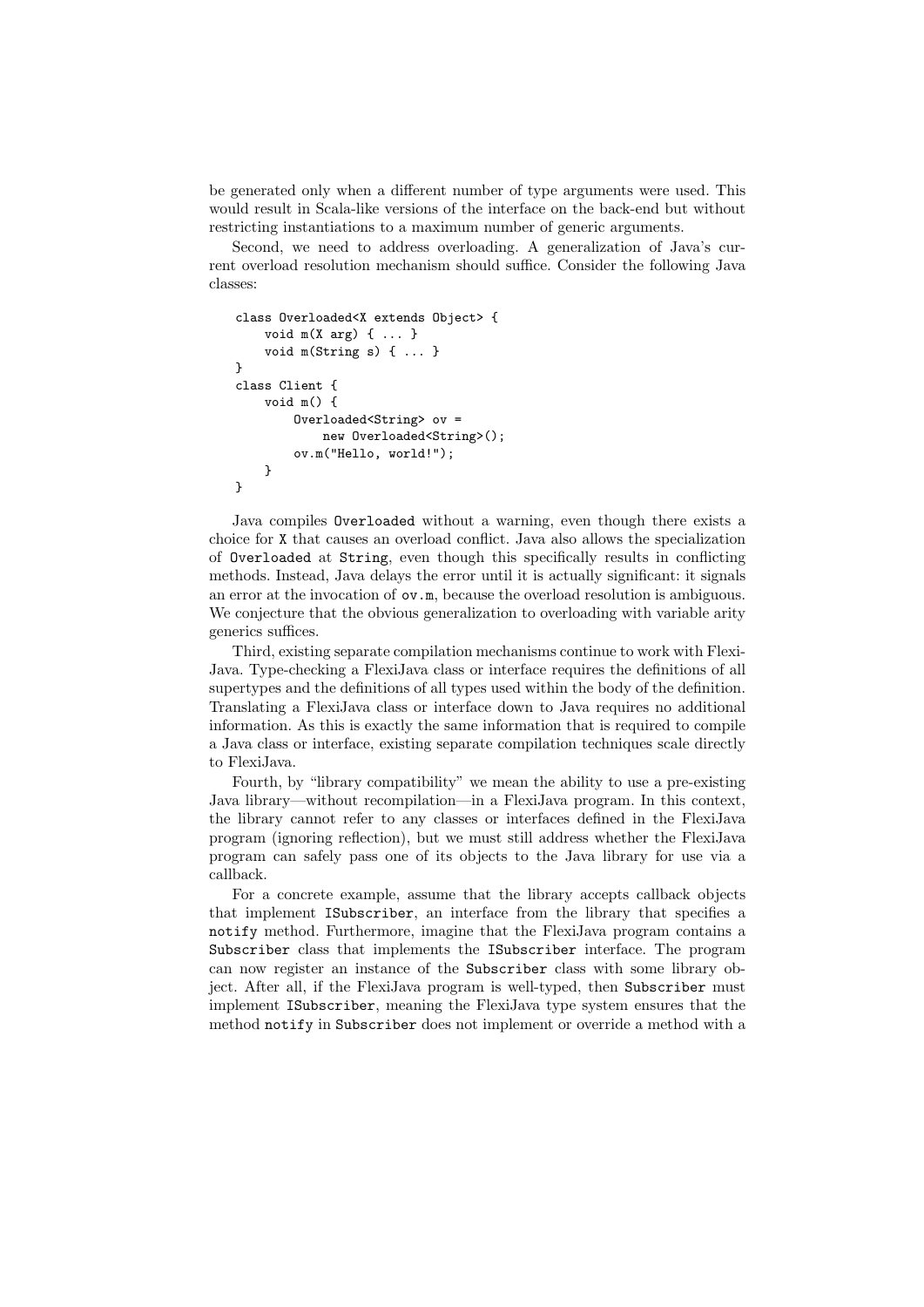rest argument. Therefore, the translation does not affect the external interface of notify at all, so the linking succeeds. notify may refer to methods that are affected by the translation internally, but this is not visible to the Java 1.5 library.

# 7 Future Work and Conclusion

The paper introduces the idea of variable-arity generic interfaces in the context of Java. It shows how object-oriented languages can benefit from this type-level abstraction; that it is type-safe; and that it is compatible with existing languages.

In the future, we wish to study three potential extensions of this work. First, we could allow the programmer to require a method per argument. In a language such as C# with variable-arity parameters for interfaces, design patterns such as the Visitor pattern can be encoded at the type level:

```
interface Visitor<R, B...> {
 R visit(B x);
  ...
}
```
Then we could write the following Visitor class for a binary tree data structure:

```
class TreeCounter<A> : Visitor<int, Leaf<A>, Branch<A>> {
  int visit(Leaf<A> x) { _{---} }
  int visit(Branch<A> x) { _{---} }
}
```
Second, it ought to be possible to introduce type-level rest arguments via method signatures in addition to interfaces:

interface F<> {  $\langle T \ldots \rangle$  S m(\_\_\_, T x); }

Unfortunately, the FlexiJava model cannot easily accommodate this extension.

Third, the application of variable-arity polymorphism to C#'s delegates also shows promise. Delegates in C# are essentially abstract method signatures for closures—in other words, light-weight interfaces. We therefore intend to study a model that incorporates delegates as well as interfaces.

#### Acknowledgments

We thank Gilad Bracha, formerly of Sun Microsystems, for his help in clarifying the consistency requirements for overriding methods in an interface.